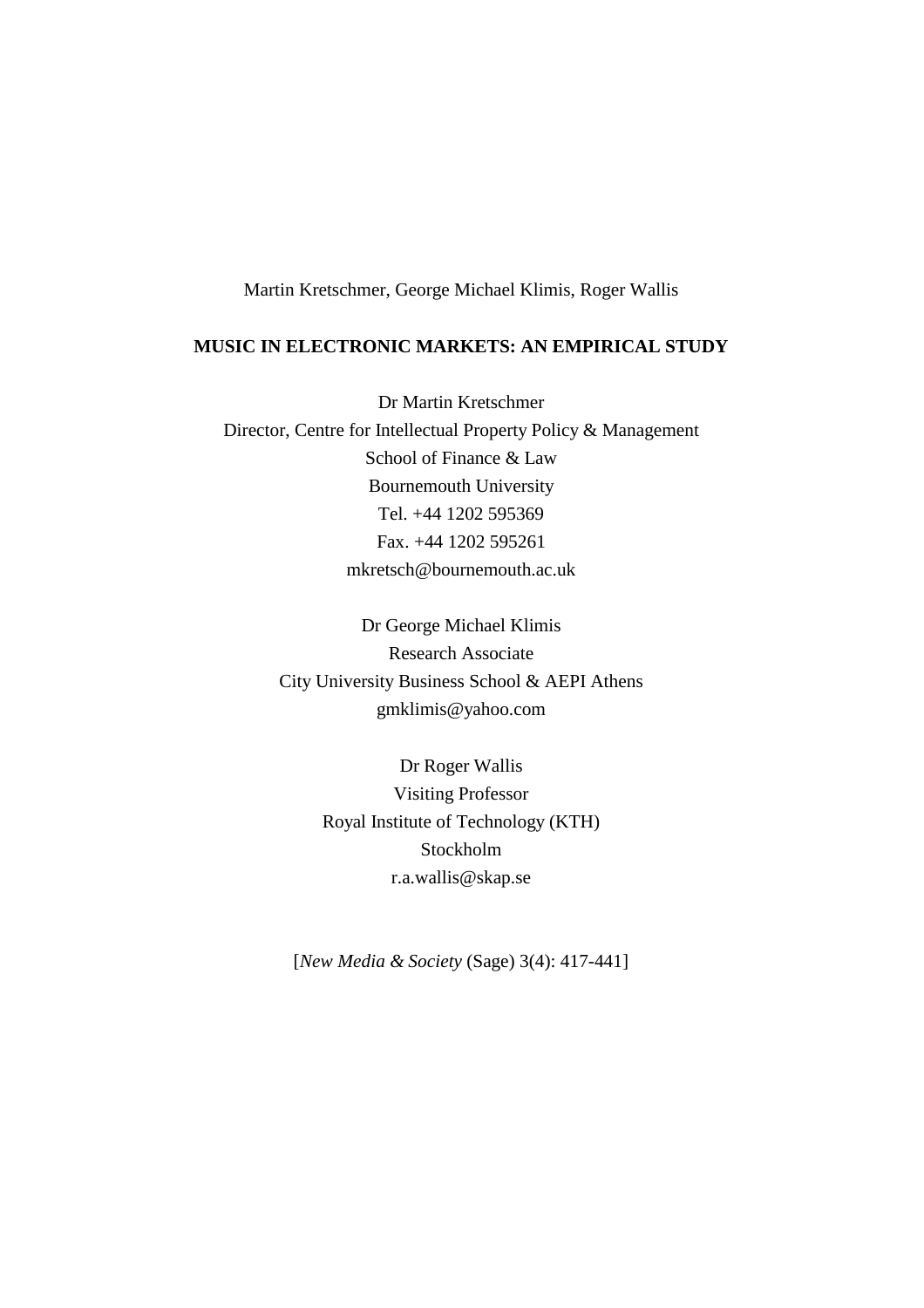#### **MUSIC IN ELECTRONIC MARKETS: AN EMPIRICAL STUDY**

*Preferred running head*: "e-markets in music"

## *Key words*

Electronic market hypothesis, copyright, disintermediation, information society, MP3, music industry, piracy, publisher, record company, risk finance, scenario analysis

## *Abstract*

Music plays an important, and sometimes overlooked part in the transformation of communication and distribution channels. With a global market volume exceeding \$ 40 billion, music is not only one of the primary entertainment goods in its own right. Since music is easily personalised and transmitted, it also permeates many other services across cultural borders, anticipating social and economic trends.

This article presents one of the first detailed empirical studies on the impact of Internet technologies on a specific industry. Drawing on more than 100 interviews conducted between 1996 and 2000 with multinational and independent music companies in 10 markets, strategies of the major players, current business models, future scenarios and regulatory responses to the on-line distribution of music files are identified and evaluated. The data suggest that changes in the music industry will indeed be far-reaching, but disintermediation is not the likely outcome.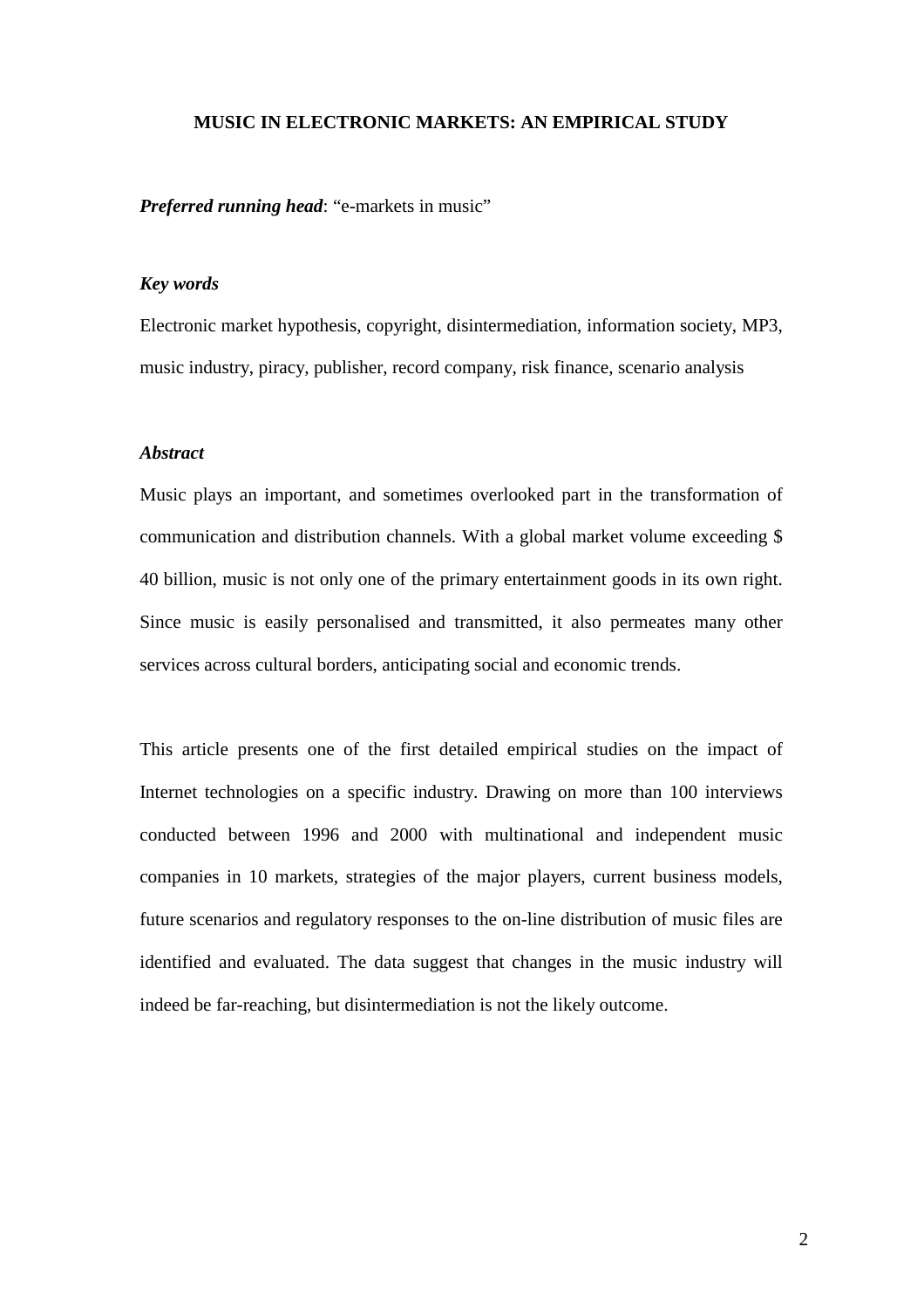### *Introduction*

The last decades of the 20th century have seen rapid advances in information technology, including the invention of the microprocessor (Intel 1971), the introduction of the personal computer (Apple II 1977) and the communication technologies associated with the Pentagon sponsored network ARPA (1969), the internet protocol (1974), the world wide web (CERN 1989) and the first mass-market browser (Netscape 1994). These developments have transformed the service sector of the advanced economies, including the provision of telecommunications, information processing, financial transactions, education, advertising and entertainment. In as much as these services are apt to use the same technological platforms and networks (such as the Internet), analysts also predict the imminent 'convergence' of previously distinct industries into a 'multimedia' industrial complex.

Many national and supra-national bodies have stressed the growth potential of this sector in a series of reports and policy documents: e.g. 'White Paper: Competitiveness and Growth', European Commission COM(93) 700; 'Europe and the Global Information Society', Bangemann Report, May 1994 (http://www.ispo.cec.be/infosoc/backg/bangeman.html); 'Intellectual Property and the National Information Infrastructure: The Report of the Working Group on Intellectual Property', Washington D.C.: U.S. Patent and Trademark Office 1995; 'Overseas Earnings of the Music Industry', British Invisibles 1995; 'The Knowledge-Based Economy', Paris: OECD 1996 (OECD/GD(96)102); 'Green Paper: Convergence of the Telecommunications, Media and Information Technology Sectors, and the Implications for Regulation: Towards an Information Society Approach', European Commission COM(97) 623; 'Creative Industries: Mapping Document 1998', UK Department of Culture, Media and Sport.

Music plays an important, and sometimes overlooked part in the transformation of communication and distribution channels. With a global market volume exceeding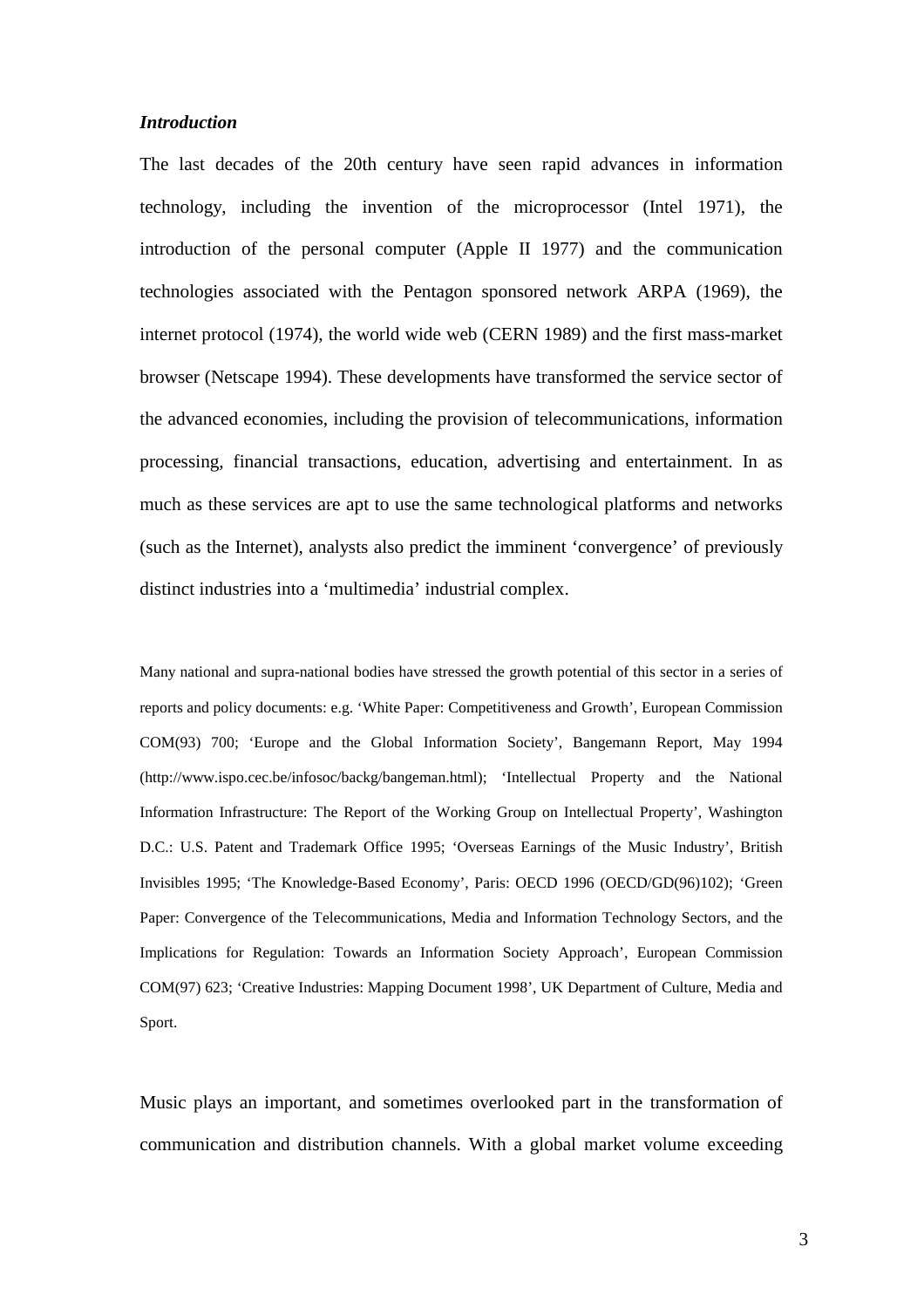\$40 billion, music is one of the primary entertainment goods in its own right (and the UK's third largest net exporter; British Invisibles 1995; Creative Industries 1998). Since music is easily personalised and accessible, it permeates many other services and acts as 'glue' for activities on every level of society. Music is also the industry with the longest tradition in the micro-identification of usage of its products.

Digitally networked technology promises to reach a global audience, from anywhere at very low cost. Yet this opportunity threatens current commercial structures which rely on a localised intermediating function and public acceptance of intellectual property revenue dues. Our study focuses on the impact of the sudden rise of the Internet as a global communication and distribution medium during the 1990s. The Internet's backbone transmission capacity had increased from 56kbit/s in 1986, to 45Mbit/s in 1993 to 155Mbit/s in 1996, the year the research began. Compression technologies, such as the MP3 standard, have since made the electronic distribution of music a viable option.

[insert text box 1]

## *Aims, Theories and Methods*

*Aims:*

When the study was conceived in 1995, it broadly sought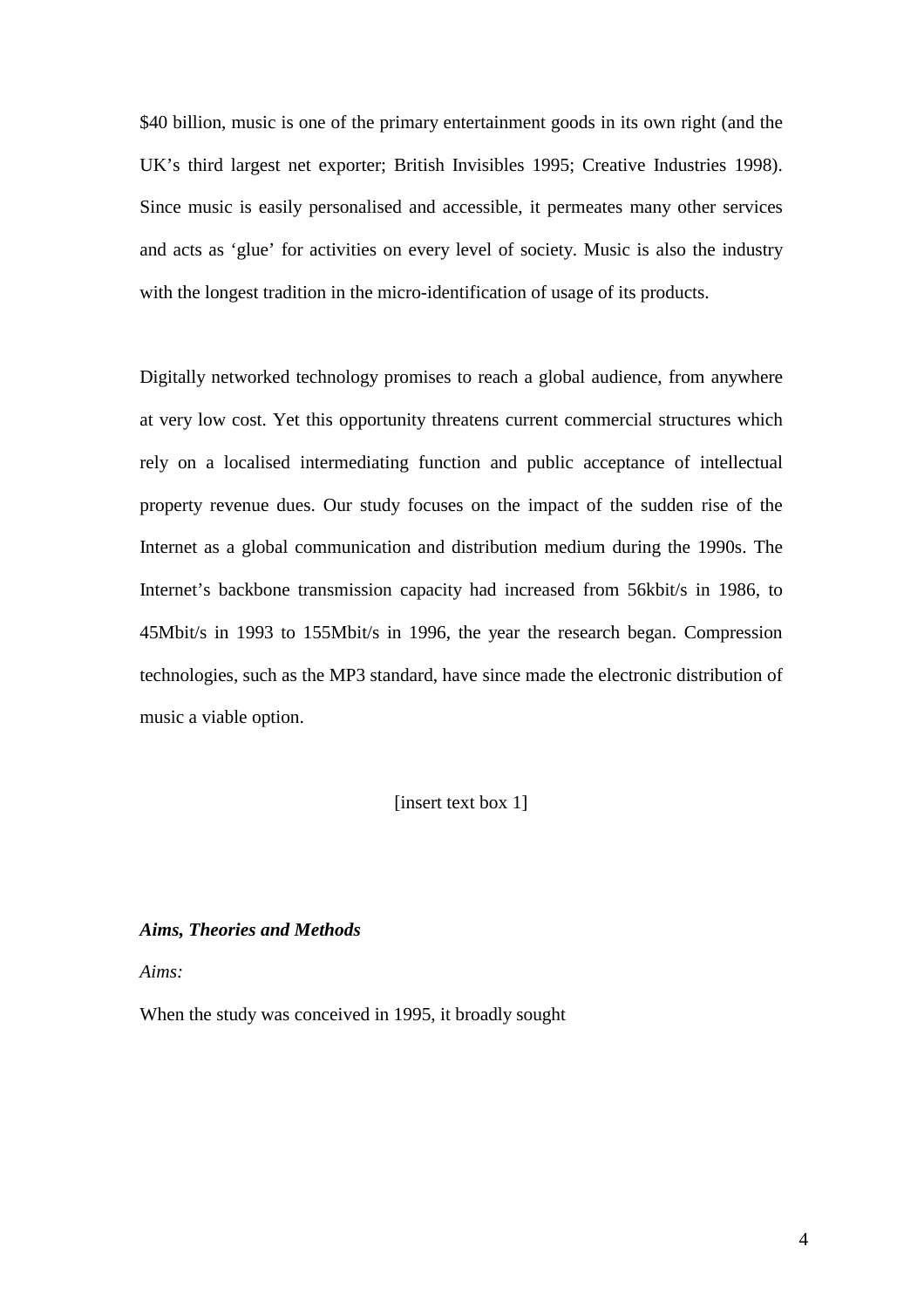- ! to improve our understanding of the relationship between the forces of globalisation and technology in a digitally networked, multi-channel environment, and the impact of these forces on creativity in the music industry.
- ! to probe the concept of the music industry as a national resource, in the analysis and comparative study of wealth creation in global music markets.
- ! to shift the focus from the technological opportunities offered by digitization to regulatory constraints on content creation and distribution.

During the early stages of the research, these aims were operationalised into a set of more specific objectives:

- 1. From a business perspective of individual actors in the global music industry:
- − trace and compare current strategies of multinational and independent creators, music publishers and record companies in a variety of markets
- − map future scenarios of cultural production and industry structure, drawing on supply and demand constraints in a digitally networked, multi-channel environment.
- 2. From a policy perspective of national and supra-national governmental and nongovernmental institutions:
- − analyse the current regime of intellectual property (IP) protection and content remuneration in the global music industry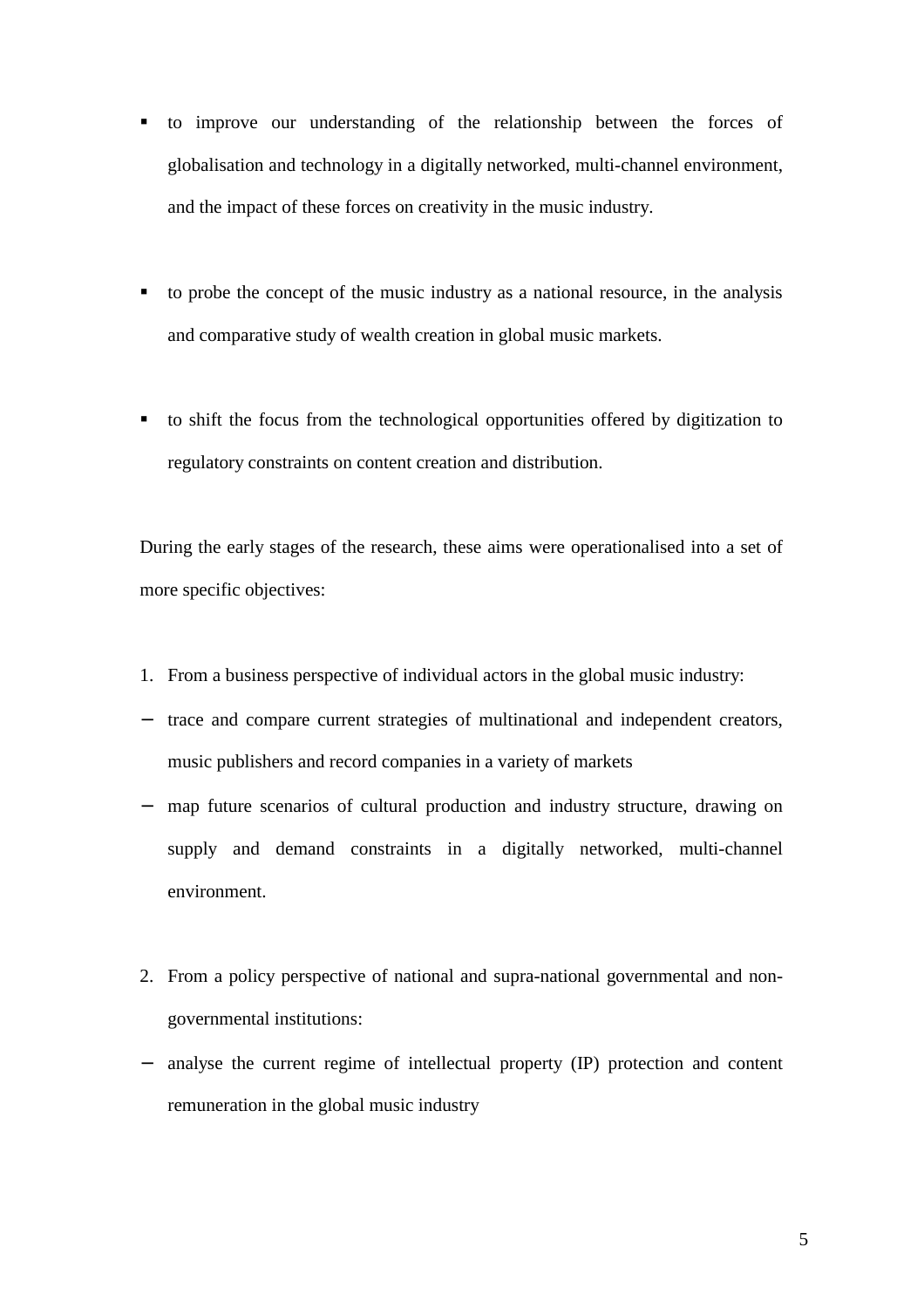− assess the likely impact of a digitally networked, multi-channel environment on specific aspects of the current intellectual property regime, for example in the collective administration of intellectual property rights (IPRs) and 'piracy'.

### *Theories:*

Theory was used both before and after data collection. Two distinct strands of literature informed our framework.

## 1. E-commerce theories within the paradigm of Transaction Cost Economics

The main hypothesis generated from that stream is the Electronic Market Hypothesis (Malone et al. 1987; Malone et al. 1989). According to Thomas Malone and his colleagues at MIT, networked computer technology will create a new, transparent market space in which buyers and sellers can be matched fast and at minimal costs. In electronic markets, they hypothesized, producers would be able to cut overheads and eliminate traditional elements of the distribution chain, while consumers were to benefit from unlimited choice and ever cheaper prices. Bill Gates has popularised related claims in his vision of a 'frictionless capitalism' (1995). We have also drawn on the literature on Network Externalities and Increasing Returns (Katz and Shapiro 1985; Arthur 1994; 1996), the Value Chain from industrial organisation (Porter 1985) and theories on Search Costs and Quality Uncertainty from the economics of information (Arrow 1962; Darby and Karni 1973; Lamberton 1993). Specifics of the production and commercialisation processes of music, as well as various research approaches to understanding consumer involvement in the industry (cultural/subcultural analyses of user behaviour) have been informed by seminal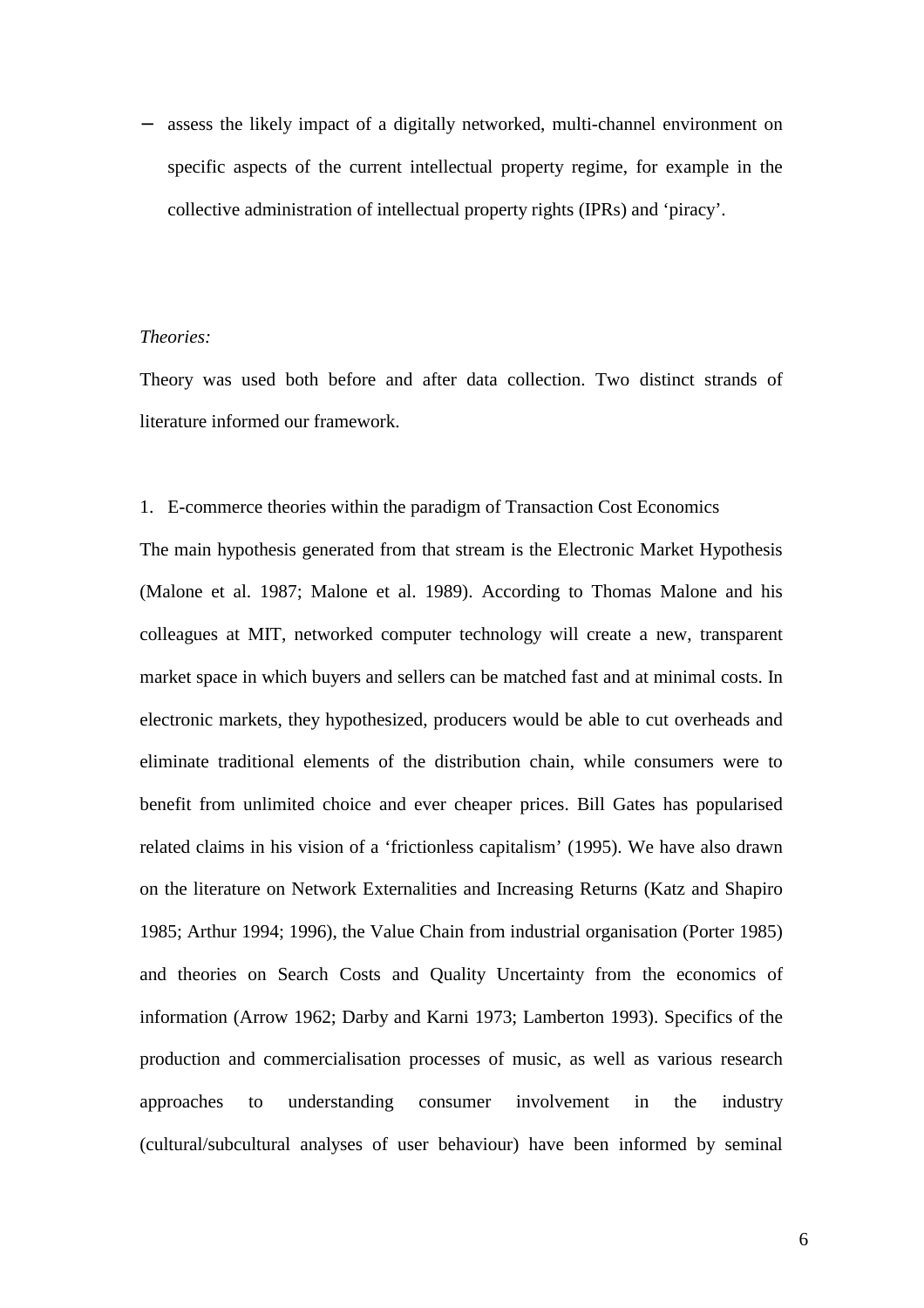works in sociology and mass communications (Frith 1981; 1987; Wallis and Malm 1984; Malm and Wallis 1992; Negus 1992). The researchers have produced two theory papers, setting out specific hypotheses in the context of the music industry (Kretschmer et al. 1999b; Daniel and Klimis, 1999).

## 2. Intellectual Property Policy

A prevalent policy response to recent turbulent technological and institutional developments has been to strengthen the protection of intellectual property rights (IPRs). A second strand of literature, drawing on intellectual property policy research in law and economics, political science and business studies, has examined historical and philosophical constraints on the evolution of intellectual property law (Hunter 1986; Hettinger 1989; Vaver 1990; Rose 1993), the processes by which IPR provision have recently been extended under the auspices of trade talks (GATT/WTO), UN agencies (WIPO) and market integration (EU) (Drahos, 1995; 1998) and the influence of IPRs on markets and business strategies (Landes and Posner 1989; Kay 1993; MacQueen 1995; Towse 1997, 2001; Macdonald and Lefang 1997; Thurow 1997; Teece 1998; Boden, Kastrinos and Miles 1998; Dolfsma 2000). For a policy review of music copyright, see Kretschmer (2000c).

## *Methods:*

One of the main challenges of the study was to develop a methodology appropriate to contemporaneous research, i.e. research into developments unfolding while the research was being conducted. Qualitative, interview-based research is usually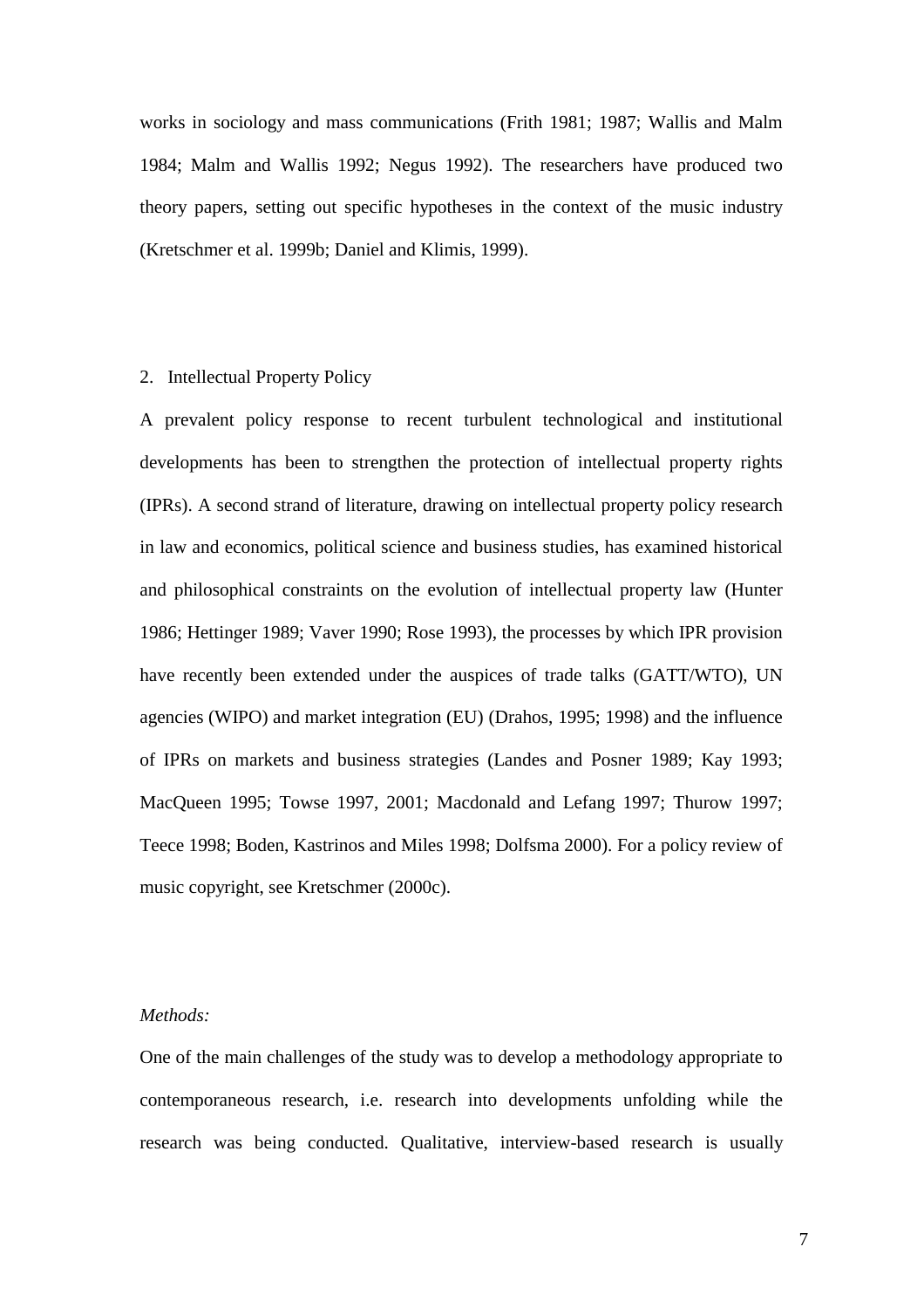considered to be a viable strategy when the researchers wish to understand phenomena within a particular context, especially if the demarcation lines between context and phenomena are blurred. A pilot research conducted with a structured questionnaire of closed questions and multiple choices proved unsatisfactory. Respondents could or would not answer these questions due to

- a. the perceived uncertainty of the environment
- b. a reluctance to commit evolving thought and behavioural patterns to specific answers
- c. the commercial sensitivity of confidential experiments and strategies.

It was decided to reformulate the questions into an open-ended protocol so that the respondent could easily generate the issues him/herself, prompted by a so-called 'critical incident' technique (Flanagan 1954; Wallis and Malm 1984; Chell 1998). The role of the interviewee changed from being a respondent to being an 'informant'. The role included the suggestion of 'further sources of corroboratory evidence' consistent with Yin (1994, p. 84). The study generalises from interviews with key decision-makers and observers on the assumption, suggested within structuration theory (Giddens 1984), that the interviewees were conscious actors who shape the world as well as being shaped by it.

The evidence was weighted according to:

- 1. the position of the informant, and therefore his/her access to data
- 2. the circumstances under which the data were collected and
- 3. the researcher's validation efforts.

8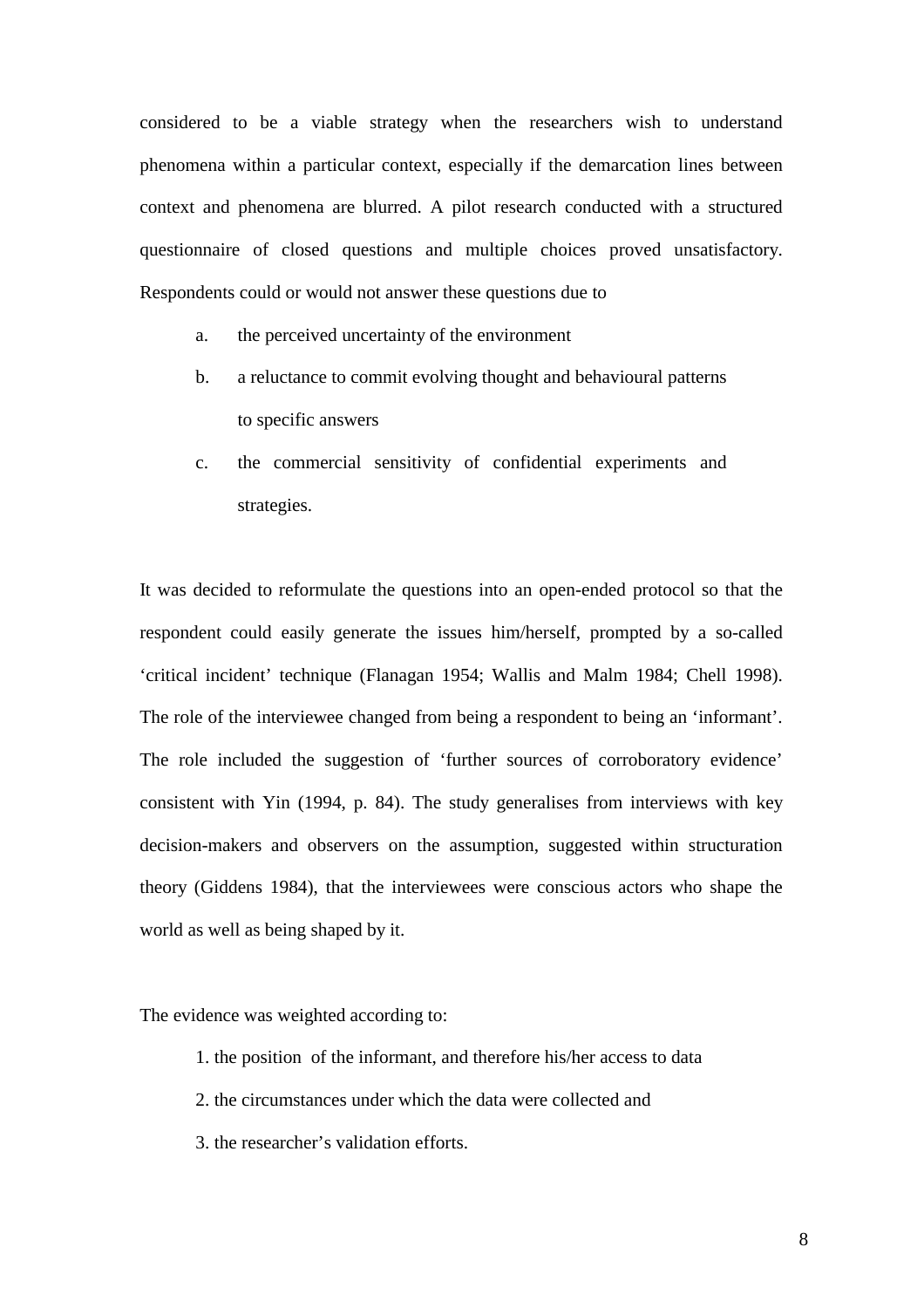Extensive use was made of secondary data. While reliable quantitative information about the music industry is rather limited and difficult to obtain (apart from chart figures and aggregate sales statistics published by trade bodies), it became increasingly possible to access confidential internal reports and policy documents. Finally, on-line searches proved extremely fertile.

The current strategies of multi-national firms were explored using a grounded, issuebased approach while future scenarios were constructed from the theoretical base of the Electronic Market Hypothesis. Normative arguments were used to draw out policy implications.

#### *Sample:*

Core sample (44):

Five largest multinational music firms in Japan, Germany, UK Copyright societies Japan, Germany, UK

International organisations & trade bodies: European Commission, Word Intellectual Property Organization (WIPO), International Federation of the Phonographic Industry (IFPI), British Phonographic Industry (BPI), Recording Industry Association of Japan (RIAJ), Music Publishers Association (MPA)

Context interviews (72) in Australia, Canada, Germany, Greece, Ireland, Japan, Korea, Sweden, UK, US with composers, artist management companies,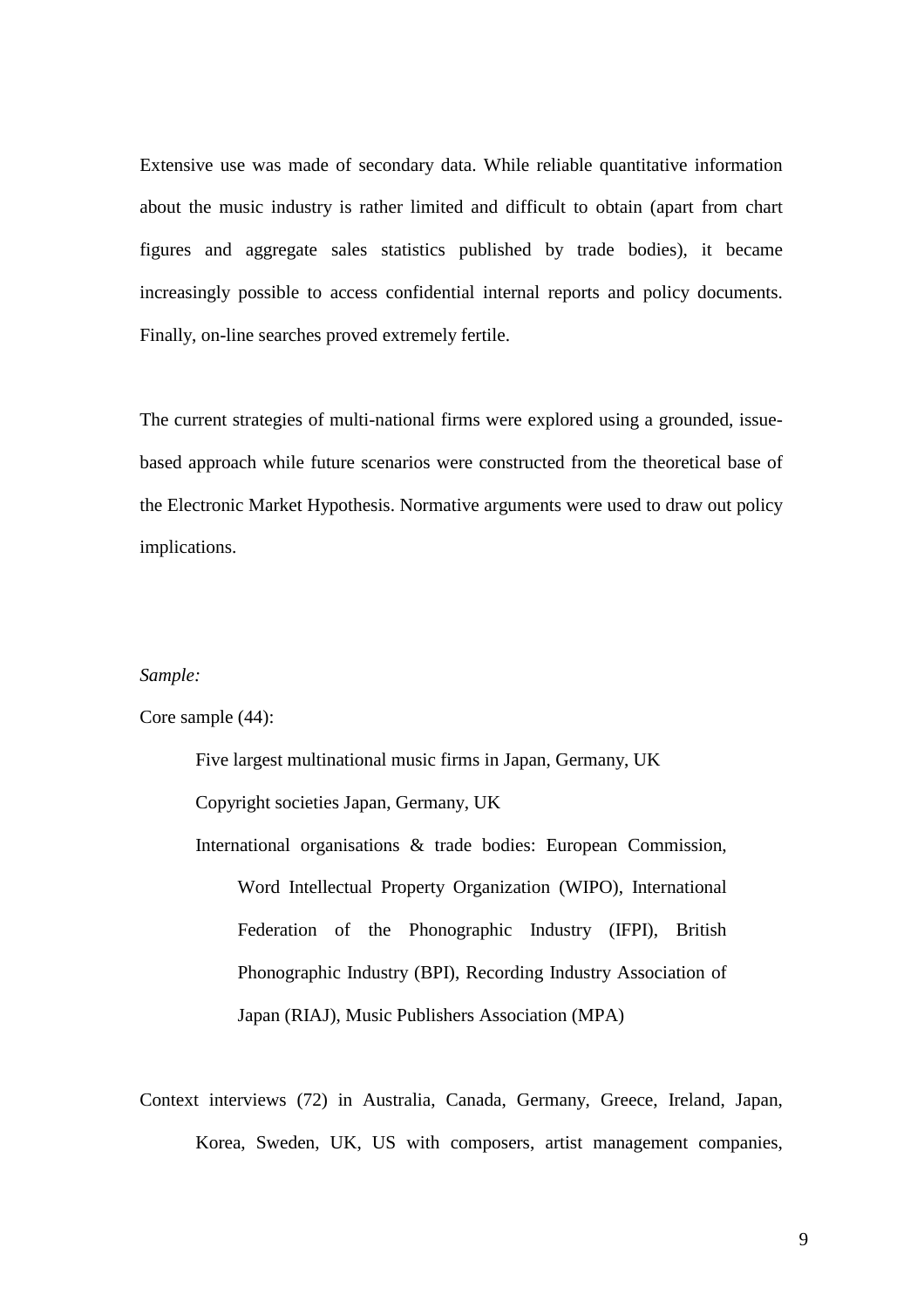independent labels and publishers, new media firms, telecommunications firms, financial institutions

The interviews were taped, when permitted by the interviewee, and transcribed within 24 hours, along with all the notes taken. Confidentiality was assured to the interviewee prior to the start of the interview. Interviews were conducted between 1996 and 2000. Unless otherwise indicated, all direct quotations in this article are taken from these interviews.

## *Modes of analysis:*

Two major modes of analysis were applied to the interview data collected. The first one, pattern matching is applied to historical, i.e. past and existing data. The second one, scenario analysis is used to derive insights into the future based on trends revealed in the data.

1. Specifically, pattern matching implies that complex patterns, if matched, yield greater validity. However, there is little difference between pattern matching and traditional hypothesis testing, since developing a theoretical pattern is like developing a hypothesis about what is expected in the data. The idea is to match the theoretical pattern with the observed pattern, or develop observed patterns into theory. The first is derived by conceptualising from 'theories, ideas and hunches' in the theoretical realm while the second is derived by organising observations, data and measures. Following a replication logic (Eisenhardt 1989; Yin 1994), the data are treated as experiments. Cases that match or form a pattern would supply evidence to accept or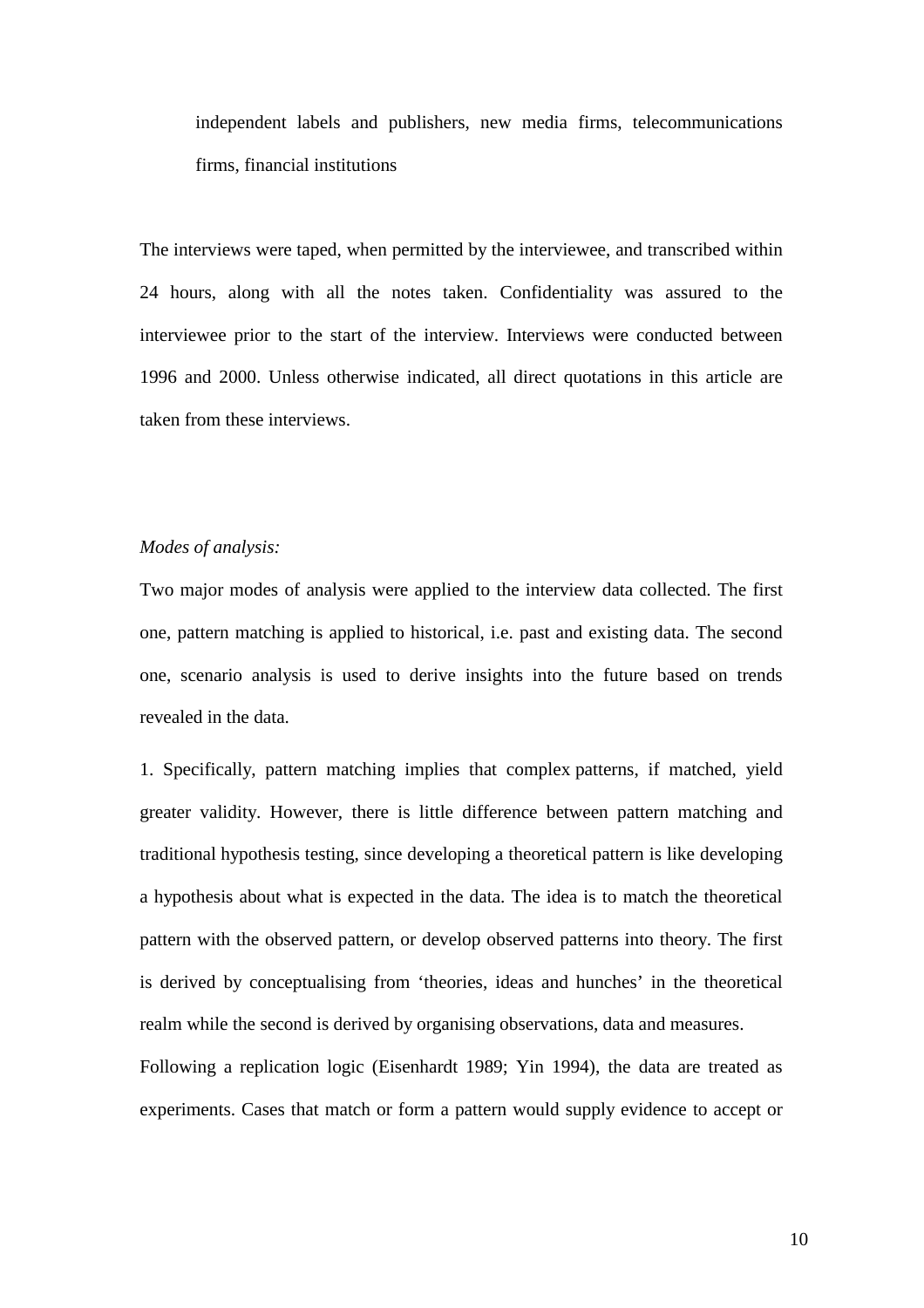evolve a theory. Discrepancies are valuable sources of theoretical refinements and extensions.

2. Scenario analysis offers to strategists a means of identifying a range of potential futures (Courtney et al. 1997). In that sense, scenarios are a range of easily analysable subsystems de-coupled from complex phenomena (Schoemaker 1993). By bounding and understanding future uncertainties, scenarios can be useful in structuring the future into more or less probable elements. They may serve as a more robust basis for strategic decision making.

## *Current industry structure*

For the last 100 years, the main intermediaries between a piece of music and the market have been music publishers and record companies.

Music publishers traditionally engage in the following activities:

1. To source new talent

2. To develop new talent by financing new works & producing pilot products

3. To promote and secure the commercial exploitation of works (e.g. through

contracts for performances, recordings, broadcasts, adaptations etc)

4. To administer royalty income from primary and secondary exploitation (e.g. performances, recordings, broadcasts, adaptations etc.)

Record companies traditionally engage in the following activities:

- 1. To source new talent
- 2. To produce recordings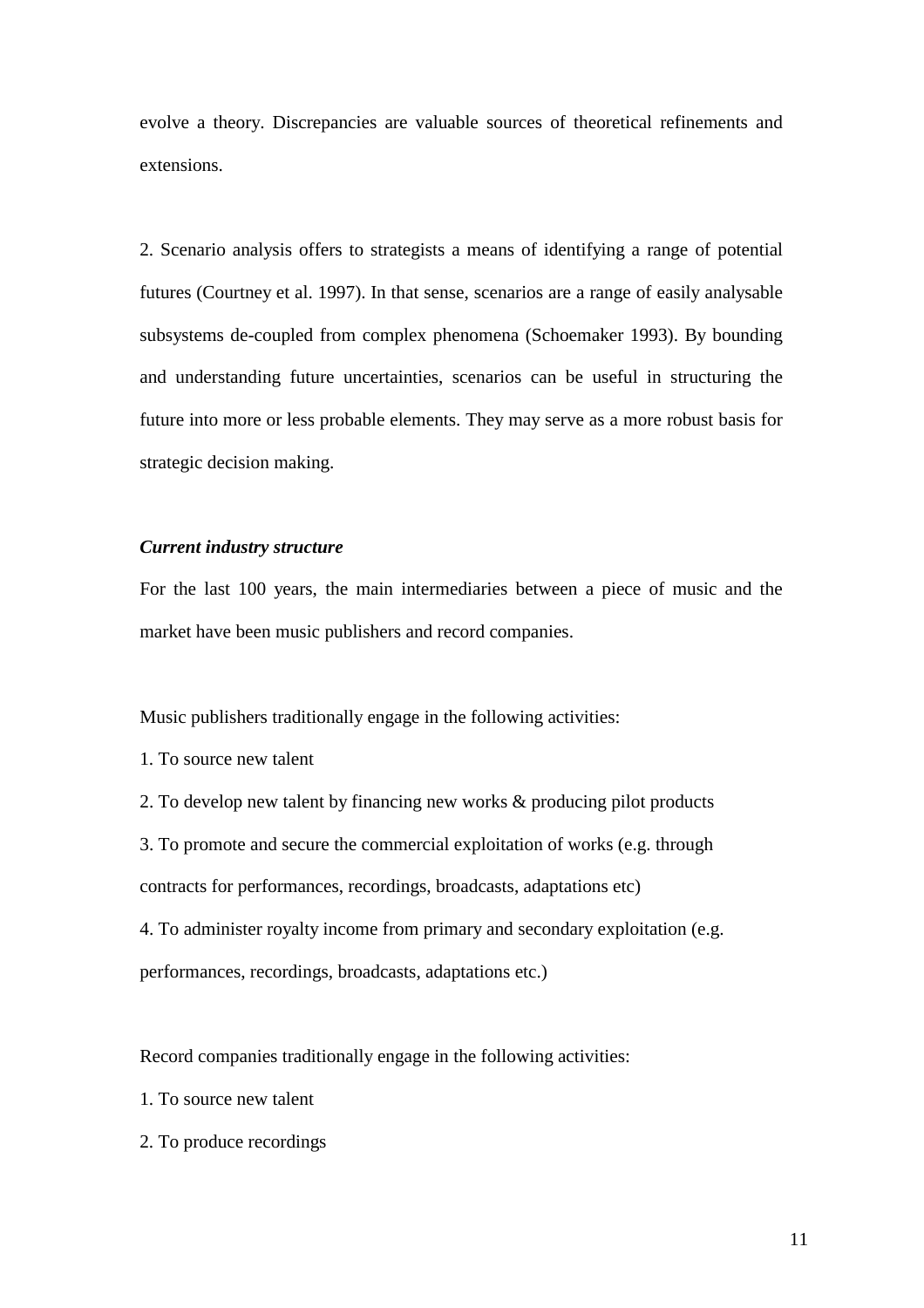3. To manufacture a physical product (e.g. record, tape, CD)

4. To distribute the product

5. To market & promote the artist, recording & product

6. To administer royalty income from public performances, broadcasts etc of the sound recording

It should be noted that this is a simplification of the complex process of bringing music to the market. Significant variations among current intermediating activities include:

- independent labels typically contract out both manufacturing  $\&$  distribution
- new talent often contracts first with a record company before signing a publishing deal
- some publishers have become passive accounting operations controlled by larger media groups, i.e. such publishers neither develop nor promote new works.

Copyright secures ownership of an original work of music to the author (i.e. composer and lyricist). Neighbouring rights secure ownership of sound recordings to the producing company and the performing artists. Following contractual transactions, these rights typically are assigned to market intermediaries (i.e. publishers, international record labels etc). Contractual terms reflect the bargaining power of players in an oligopolistically structured industry. The rights to the works and records accounting for 80% of global music sales are currently appropriated by only five companies: EMI (UK), Bertelsmann (Germany), Warner (US), Sony (Japan) and Universal. Universal (owned by Canadian drinks group Seagram) had taken over the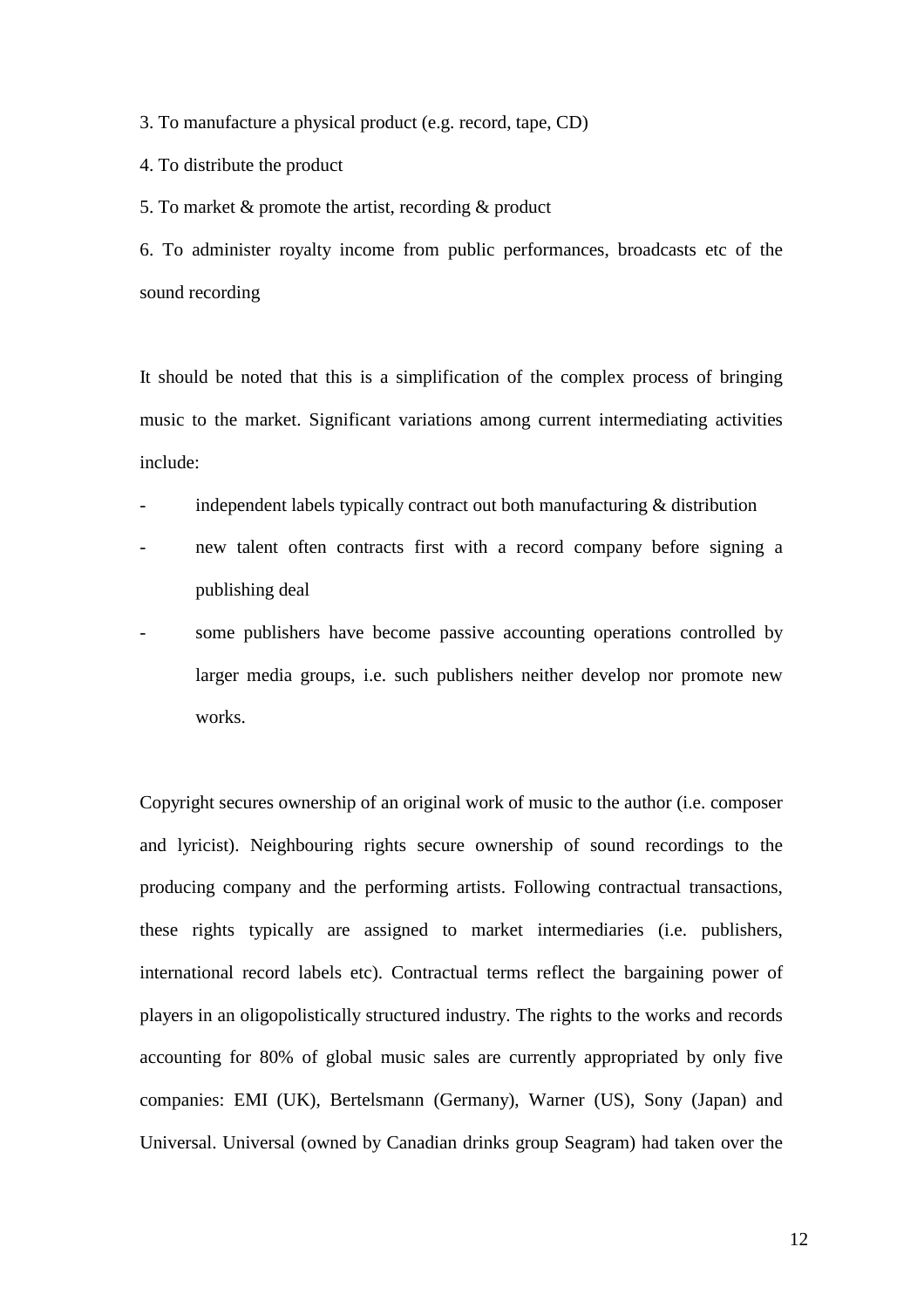world's largest music firm Polygram (Netherlands) in May 1998 in a \$10.4 billion cash-and-stock deal). Warner's planned merger with EMI was called off in October 2000, following an intervention by the European Commission (Soetendorp and Kretschmer 2000).

## [insert figure 1: pie chart]

It is one of the puzzles of the global music industry that it is dominated by an oligopoly of multinational companies, the so-called Big Five. Industrial economists have argued that such concentration processes are due to large up-front capital investments necessary in industries such as oil production, steel, aircraft or car manufacturing (cf. Vogel 1994, pp. 31ff). The intermediating activities involved in the production and exploitation of music appear to be of a different kind. Since the MIDI (musical instrument digital interface) revolution of the 1980s, a professional record in many music genres can be produced in digital home studios worth no more than £10,000.

Where then is the entrance barrier to the music market? The most plausible arguments point to

1. the complex, capital intensive logistics of an international distribution network that must cope with sudden changes in demand (independents often trade their international intellectual property rights against international distribution; Kretschmer et al. 1999a)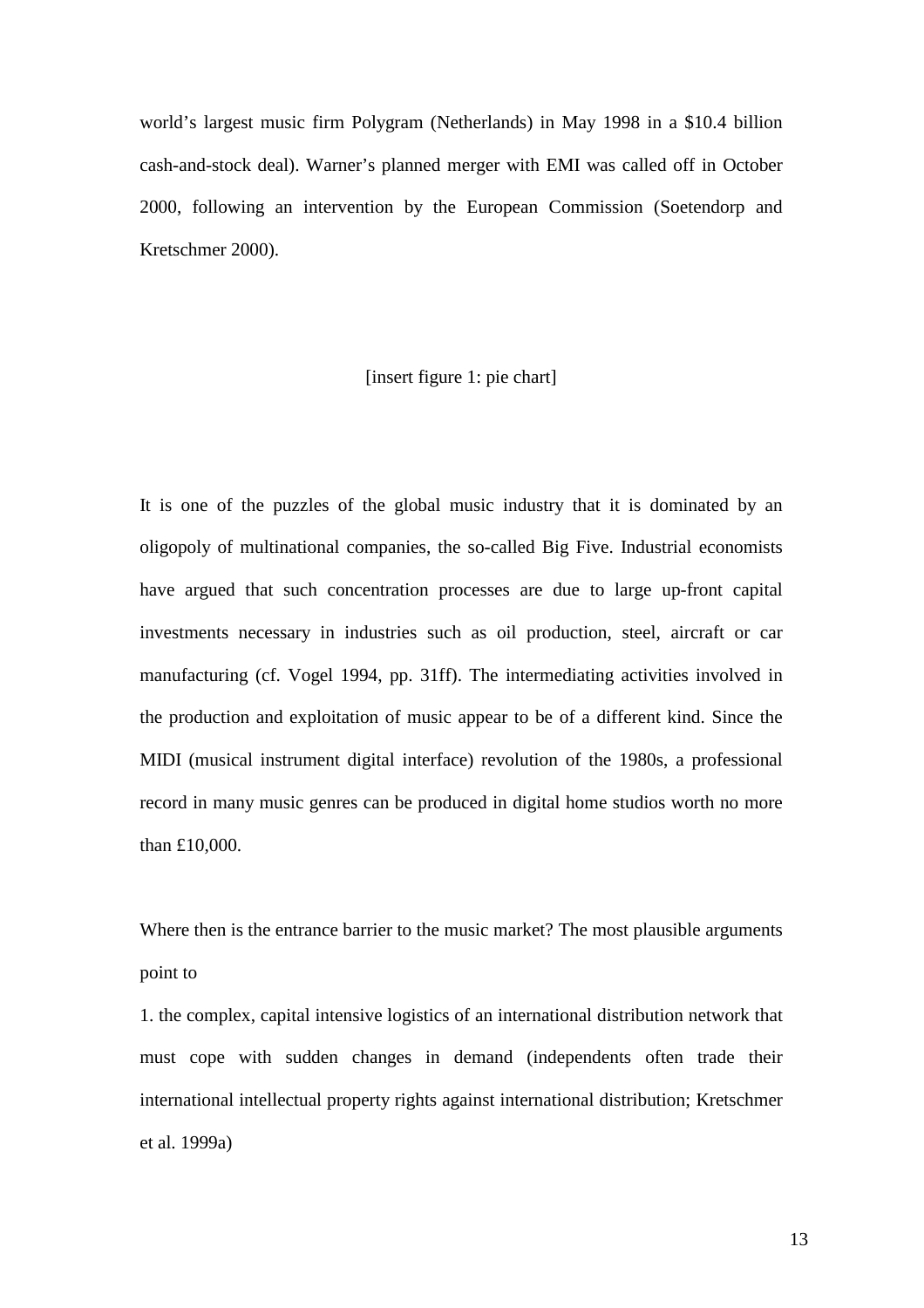2. the huge marketing costs involved in 'pressing music into the market' (vicepresident marketing, multinational) (six figure \$ sums are spent on chart bound albums in the major national markets, such as the UK or Germany; Kretschmer et al. 1999a)

3. the nature of risk in a winner-take-all market where 10% of products account for 90% of turnover and nobody knows the reasons for success (on winner-take-all markets, cf. Frank and Cook 1995; Kretschmer et al. 1999b; on the 'nobody knows' factor, see Caves 2000).

The last argument has, to our knowledge, never been fully explored. It may even be that strong intellectual property rights facilitate concentration processes. The long term of copyright (author's life plus 70 years in the US and Europe) and neighbouring rights (50 years from first release/broadcast of sound recording) generates an automatic income stream from any big 'back catalogue'. This allows the hedging of risks in a way unavailable to new entrants focussing on the promotion of new material.

In summary, multinational companies may be distinguished as the main provider of risk finance in winner-take-all markets and by their control of a capital intensive global marketing and distribution operation.

## *Strategic Intent[1](#page-31-0)*

How will digital communication and distribution technologies affect the structure of the music industry? Given the current oligopolistic order, it is unsurprising that our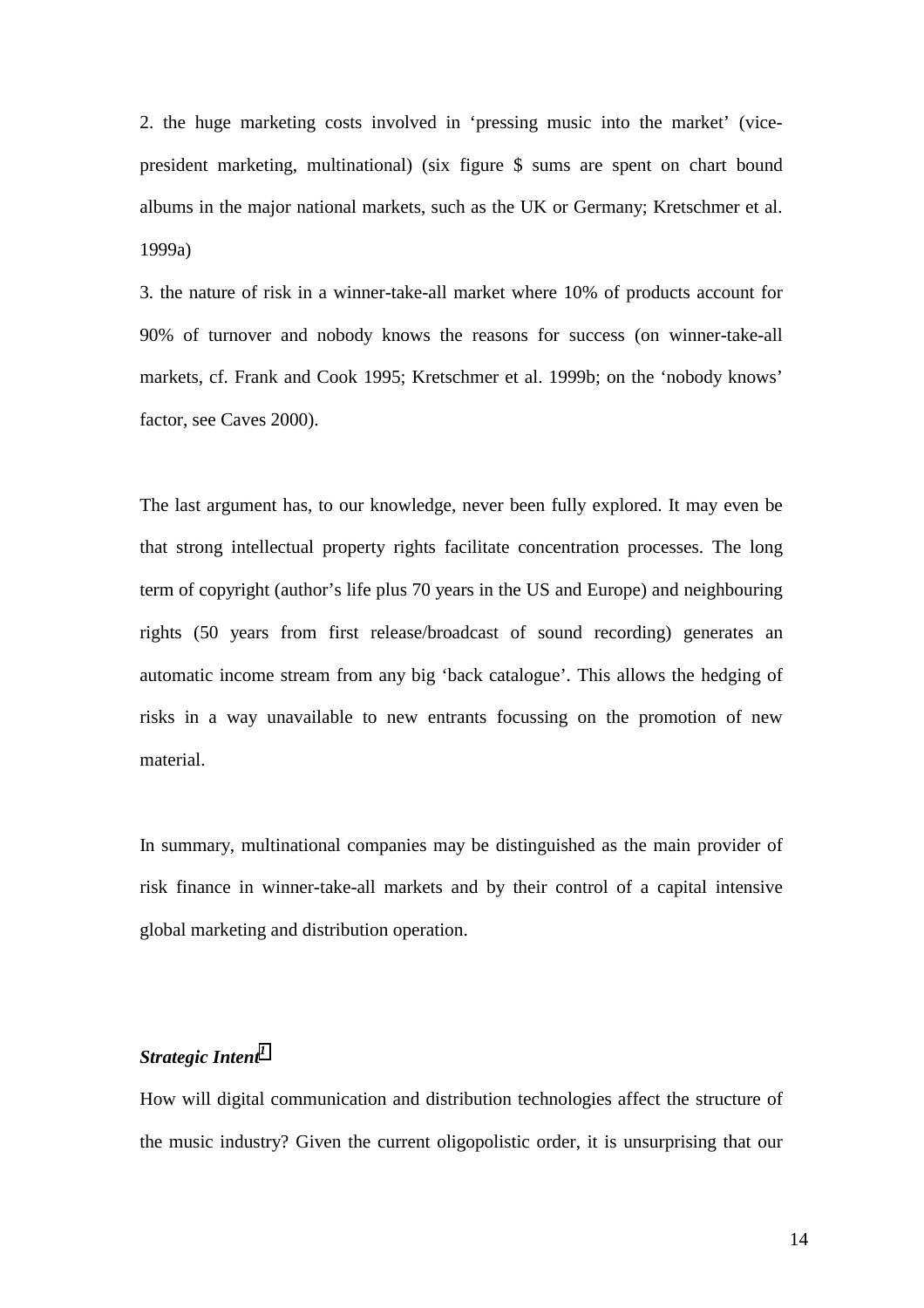interviews revealed a concerted effort by multinational companies to delay and control the impact of the Internet. Rather than engaging with the development of new business models for e-commerce, the multinationals showed a defensive orientation exemplified by one senior executive: 'No, no access, you are not going to take our repertoire, we are going to strangle this baby at birth'. Line by line analysis of the data identified six salient strategies.

1. Don't open a new market, if it eats into your old ('cannibalisation')

Interviewees at all multinationals indicated that they would 'follow demand, not be proactive' (CFO, multinational). Priority was given to protecting existing margins and relationships with retailers. Multinationals generally refuse to licence their catalogue to third parties, offering on-line distribution.

2. Pursue legal means to assert proprietary control over content

'If you control content, the form of distribution does not matter to you' (president, multinational). Control may be exerted by legal or technological means. Strategies two includes the support of anti-piracy campaigns, lobbying for stronger copyright legislation, legal action against perceived infringers and the issuing of new template contracts (covering on-line rights and domain names).

3. Pursue technological means to assert proprietary control over content

This strategy focuses on the development of industry wide secure distribution standards (for example under the Secure Digital Music Initiative, SDMI), and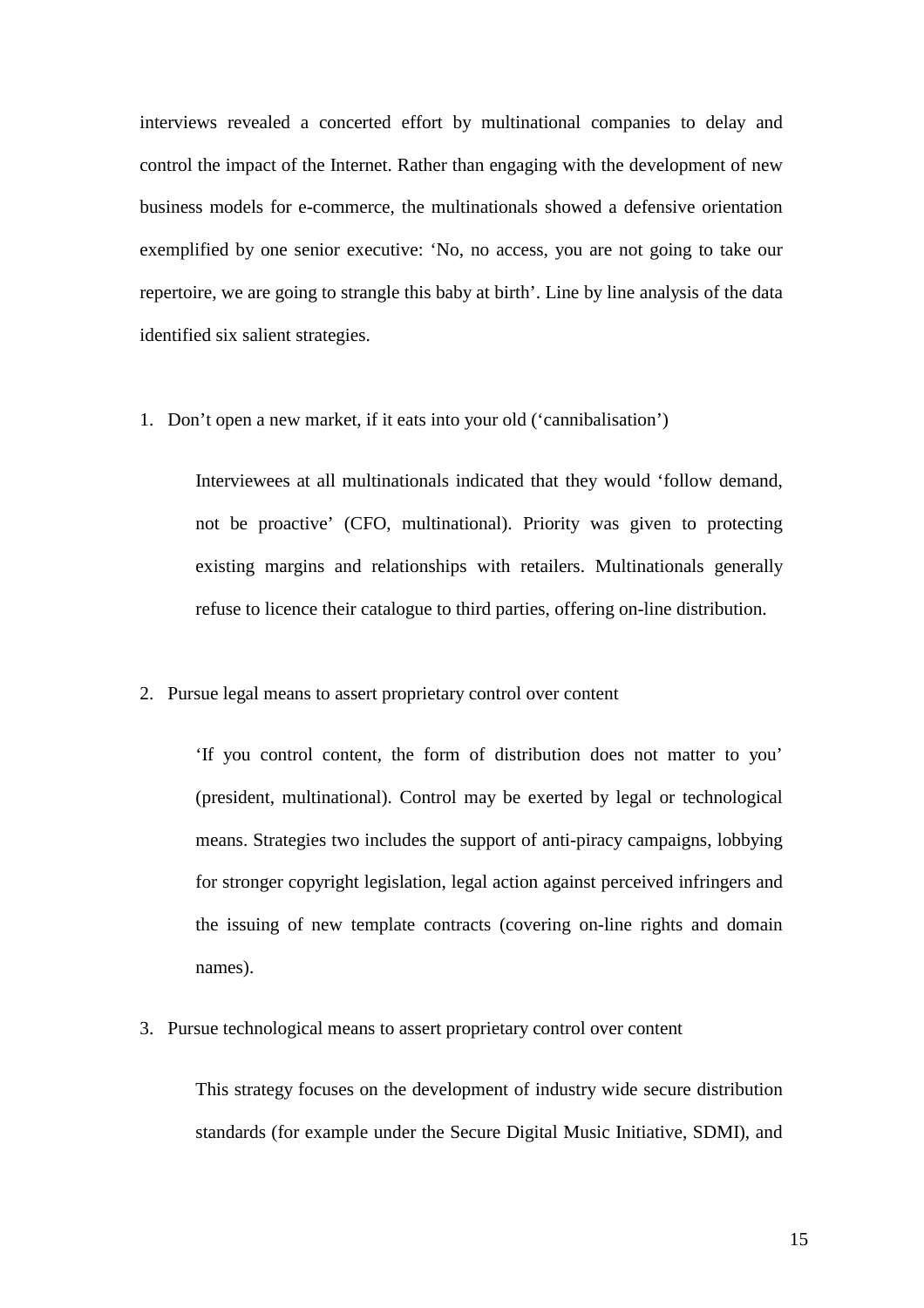proprietary formats, including compression-, encryption- and rights management technologies.

[insert textbox 2: SDMI]

## 4. Co-opt potential new entrants

On-line service providers and network operators were perceived as a major threat. 'Building an infrastructure is beyond our clout' (CFO, multinational). Many Internet Service Providers (ISPs) and telecommunication firms have appointed music industry advisors and may move into music distribution, licensing material from independent artists or production companies. Multinationals have piloted on-line distribution with national telecom companies and ISPs under a legal framework retaining all the rights. Strategic alliances, even mergers (AOL-Time Warner 2000; Vivendi-Universal 2000) are widely explored. During the early stages of our interviews, this was still seen as undesirable: 'The removal company wants to buy the furniture store. This is ridiculous' (senior counsel, multinational).

## 5. Develop own procedural competencies in the new technology

Apart from pilot schemes in on-line delivery, the in-house creation and management of digital data-bases and websites has been advanced by all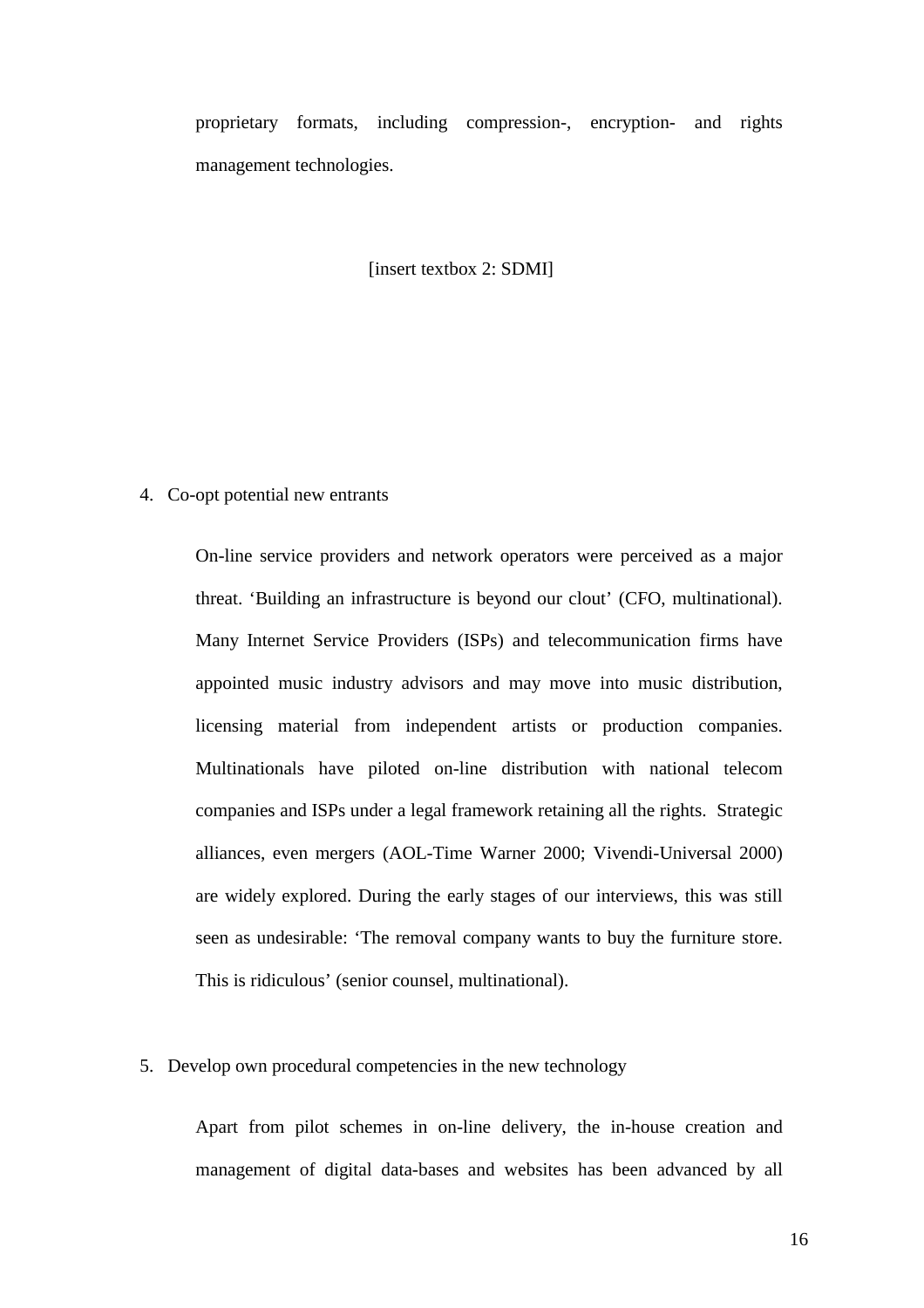multinationals. 'New technologies, web-sites, narrowcasting may add to our market-knowledge. We start to own the consumer. We employ a new media task force mainly to this effect, not to explore distribution' (chairman multinational).

#### 6. Create brand as the music navigator of the on-line environment

'The whole new media talk is an enormous hype. Sure, an increase in channels will make marketing more difficult. On the other hand, this will only increase the need for a gatekeeper. This will continue to be the function of the record company. The Internet must be seen mainly as a promotions medium and a mail order machine. (president's office, multinational)

We already systematically build up our brand in the on-line environment. Labels will continue to be important to identify genres of music to customer groups, but the crucial brand will be [the record company], creating a trusted sales environment. (CFO, multinational)

The six strategies sketched here have been found among all multinationals and in all sample countries. At the time of the interviews, there were some interfirm variations about the ways multimedia strategy was being formulated and implemented (Sony and Warner being the most centralised), and about the progress of the core markets (despite the second highest PC penetration in the world, Japanese Internet usage and electronic commerce is somewhat lagging). The pattern of competitive responses, however, appears robust.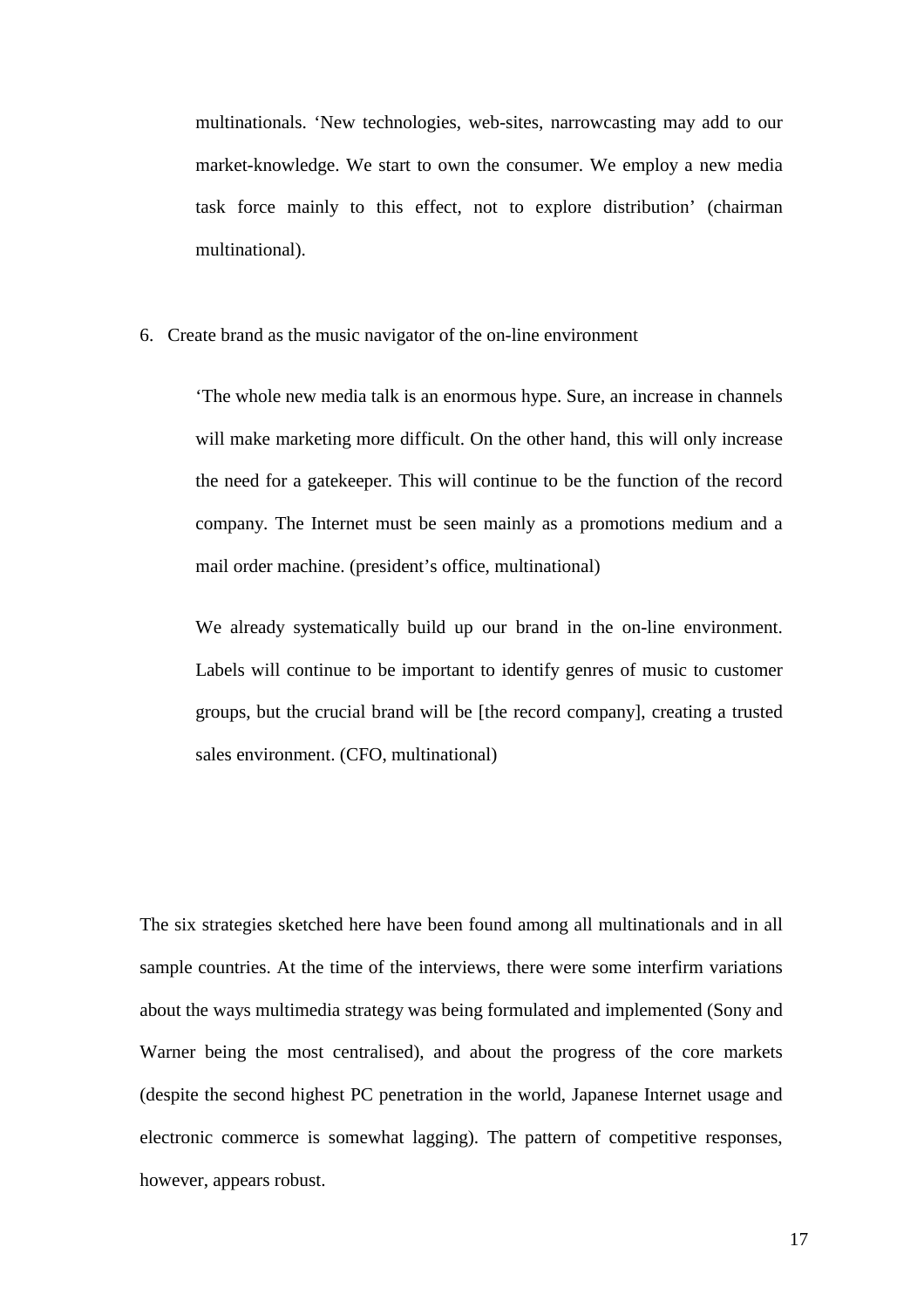## *Future Scenarios*

Despite a defensive orientation, the established music industry is unlikely to succeed in stemming the digital tide. Scenario techniques open a way to conceptualise a multichannel future beyond on-line distribution. Over two axis', supply and demand constraints for a future music industry were constructed:

On the demand side, the consumers will either opt for high interactivity and a large range of choice, or less interactivity and more trusted suppliers of packages. On the supply side, the options are either a centralisation of content in the form of intellectual property rights (IPRs) controlled by few players, or decentralisation with IPR creators retaining ownership. From these uncertainties, four scenarios can be mapped:

• **I want my TV back** (limited choice-centralised content). In this scenario, consumers are essentially passive. They try to make sense of the abundance of content that digitisation and increased bandwidth have 'imposed' on them by paying attention to only a few of the available channels which are competing for their ears and eyes. Content is concentrated in the hands of only a few firms since, with the exception of a few megastars, the artists do not have the clout to negotiate deals directly with the networks. The balance of power has shifted towards these networks. They may even move upstream into acquiring content when majors refused to license their catalogue of rights. Content producers may lose control over the marketing mix of their products. Music may be used as a loss leader, generating traffic on branded sites for more profitable services.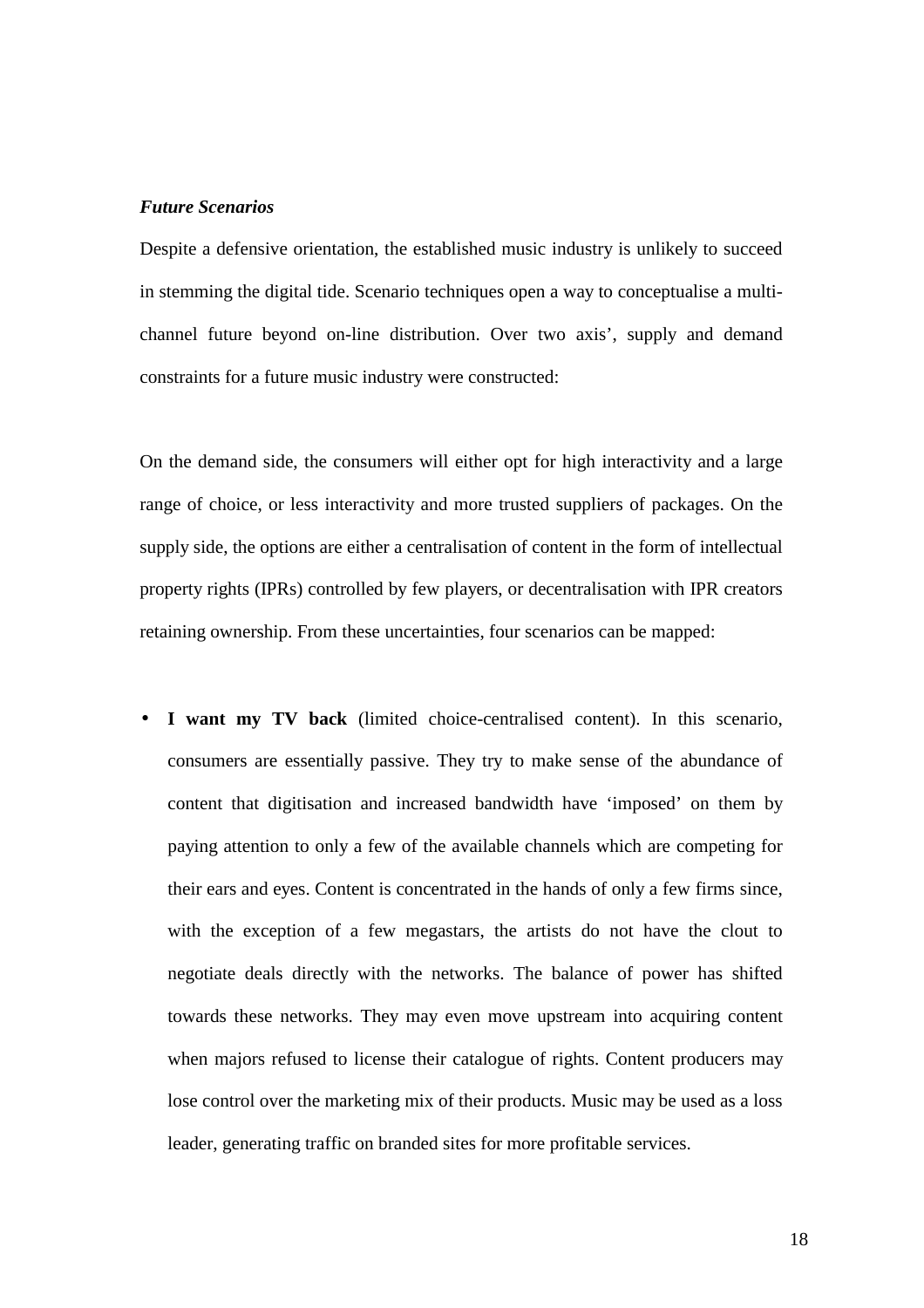- **Own-brand goods** (true interactivity-centralised content). Here, consumers are more active in searching for content that would satisfy their needs. They demand and get control of the market choice interface. Meanwhile artists find the trade off between autonomy and exposure beneficial and thus continue to assign their IPRs to the labels for exploitation. Record labels command a critical mass of content and decide to disintermediate the retailers, selling directly to the consumer. They vertically integrate into retailing by turning sites of production into sites of consumption. They create own-brands and branded sites to showcase their artists, from which they sell directly. Label-owned record clubs battle with one another for dominance while alliances are formed between labels with the purpose of achieving critical mass in specific genres.
- **DIY** (true interactivity-decentralised content). An artist's dream is to have a direct relationship with his/her audience. As active consumers use intelligent agents and search engines to find the artists directly, this dream may become reality. Artists, more informed in business matters, will retain, at last, their digital rights. The bargaining power shifts to stars who rely on their brand names to sell directly. Lesser known artists co-operate in building communities of interest, location or genre specific, through which they sell to the consumer.
- **Give me your bond** (limited choice-decentralised content). Demand for music appears to be insatiable. The media companies are anxious to fill their multiplying channels to satisfy their consumers and their advertisers. Artists, though, have understood that record labels are becoming more like banks. They decide to turn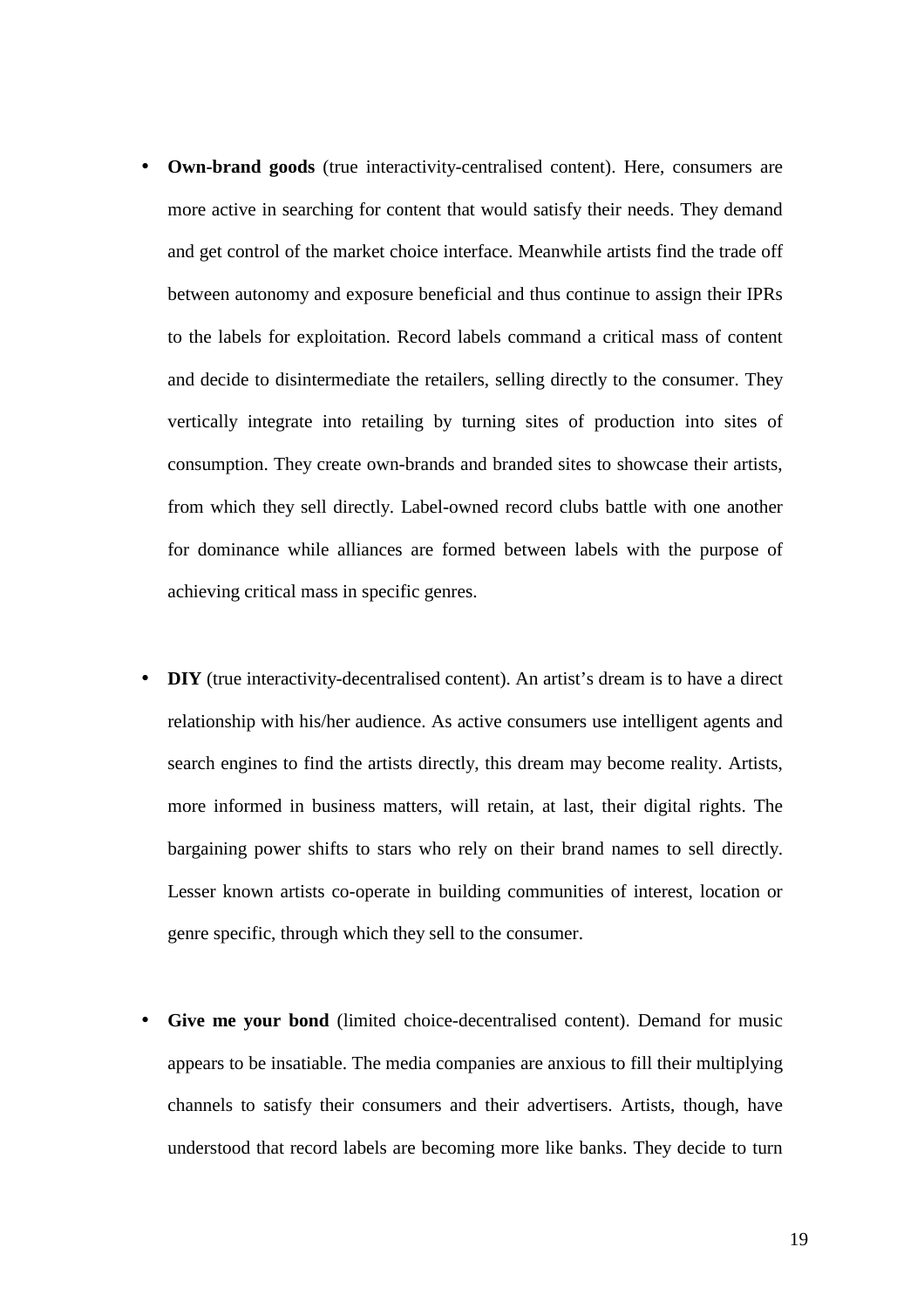to other sources of risk-finance while the financial markets have become aware of the value of IPRs. New distribution formats, and better enforcement of copyright leave the true value of music to the market, which decides the price of each song in real time. New financial instruments will be available for trading by a new breed of financiers, even junk bonds for smaller or new artists. In a world where individual investors outweigh their institutional counter-parts, many may wish to own a piece of their favourite artist. Another trend sees third parties acting as brokers for copyright to the media. The so-called 'Bowie Bonds', issued in 1997 are an example of the possible access of established artists to the financial markets (see Appendix 1).

#### [insert figure 2: Future Scenarios]

Which business models would tilt the balance towards one of these scenarios? Digital communication and distribution technologies are likely to challenge

- the control over distribution (the logistics of global distribution networks will be replaced by a cheaper, more flexible server infrastructure)
- the control over marketing (communities of interests can be formed and served on the internet without massive marketing expenditure).

This should foster a richer, more diverse culture of music production and decentralised interaction, the DIY scenario. The uncertainty over copyright revenue streams from on-line exploitation, however, must first give way to more resilient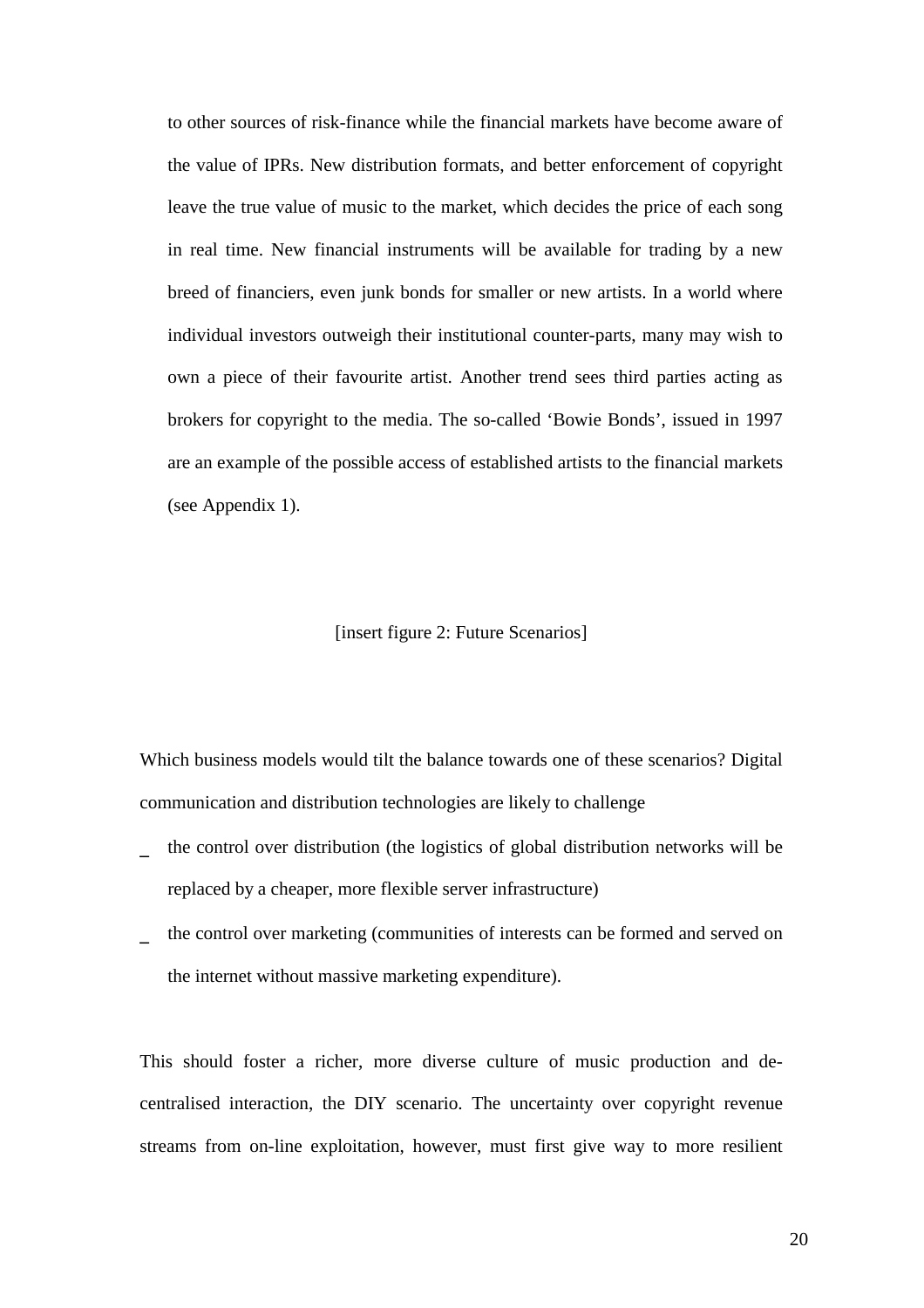business models. Otherwise, the scarcity of risk-finance on the supply side may pull the industry towards centralised contents. Prevalent e-business models implemented by independent on-line labels have not yet satisfactorily addressed these problems. Typically, emerging digital distributors have no reliable revenue stream that would allow further investment into content creation.

E-business models promoted at the time of the research include:

(a) Charging creators for a place on the platform

In this model, the financial burden is shouldered by authors, not the provider or user

- (b) Charging users for each download
- (c) Charging a subscription fee for unlimited access to certain contents Models (b) and (c) run into the threat of 'piracy'. If technologically enforced, for example under the Secure Digital Music Initiative (SDMI), the models are likely to perpetuate the control over distribution channels by the major players.
- (d) Charging advertisers for association with the product Selling associated services or products, such as merchandising, physical carriers, soft- or hardware (e.g. MP3 players).

## *Discussion: Electronic Markets and Intellectual Property Policy*

There is little evidence to suggest that electronic markets in music would lead to a radical disintermediation of the music industry (see also Hawkins et al. 1999; Mansell and Steinmueller 2000). Most artists are still unlikely to command the resources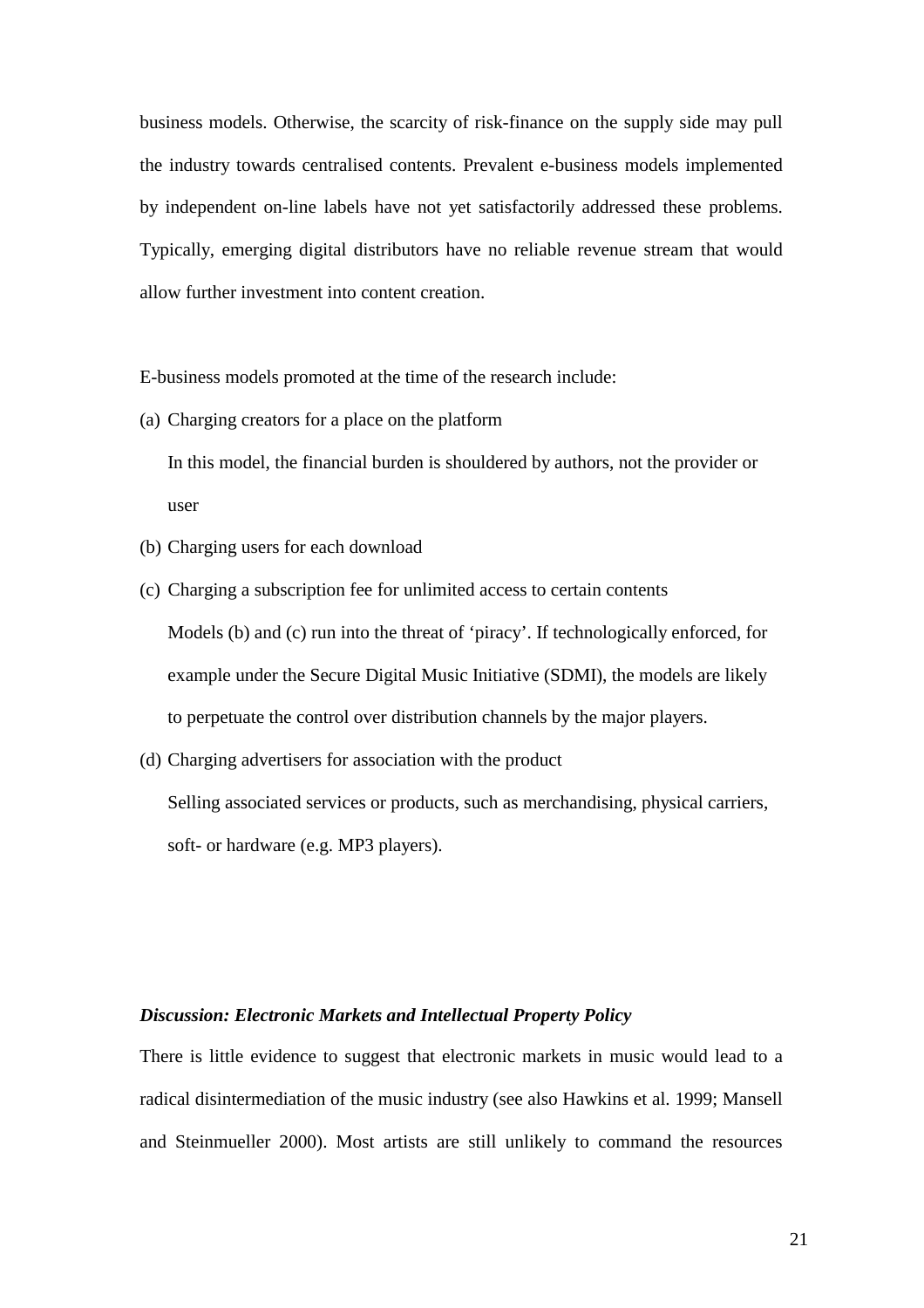required to bring a piece of music to the market. If they already enjoy the benefits of a local fan base, access to cheap production and distribution points may enable some artists to retain their intellectual property rights while growing the market. Digital technology facilitates that option. More entrepreneurial spirits may try to set up their own commodification intermediary, such as a publishing company, a label or a strong management team. Alternatively, artists may be forced to contract to an established third party. This would involve the transfer of substantial intellectual property rights. Since supply in cultural markets far exceeds demand, the intermediary retains a strong position.

Artists who become famous, are often locked into long-term contracts with intermediaries. When such contracts come up for renewal, 'superstars' are in an extremely strong position to recover and retain their intellectual property rights. Such artists are branded products in themselves; they have increasingly access to alternative means of finance; they may use digital networks to re-package and distribute globally. This is the great fear of the multinational companies and the only example of a major creator-to-consumer market we encountered. David Bowie's bond issue in 1997 (see Appendix) and Stephen King's release in 2000 of a novel in installments on the Internet (cf. www.stephenking.com) may be recognised as landmarks in this development.

Most disintermediations have remained limited, leading to a re-shuffling of the institutional structure of the industry around changing intermediating patterns. The following is a summary of the changing roles of some of the main corporate actors in the music industry (see also Kretschmer et al. 1999b, pp. 181ff):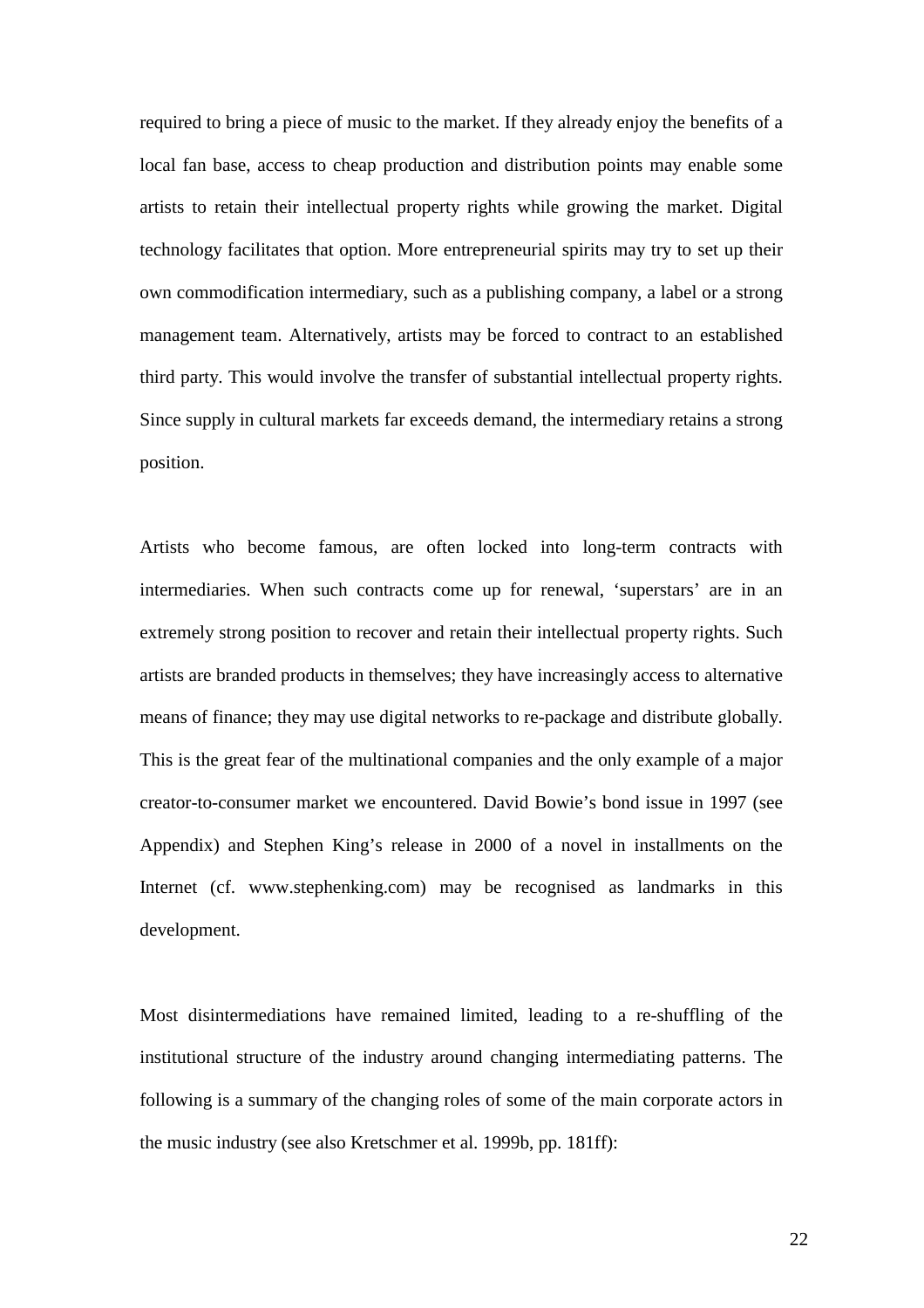## *Publishers*

Publishers have developed into two entirely different types of organisations. The first continues the traditional intermediating role of sheet publishers. They seek to discover attractive new material and have developed a specific promotional competence. The second type of organisation is an accounting subsidiary of a larger media group. A record company may sign a new act, and 'encourage' the transfer of publishing rights to its subsidiary; a broadcaster or producer may commission a piece of music and 'encourage' the transfer of publishing rights to its subsidiary.

This second type of publisher does not appear to add any independent value to the product. The location of intellectual property rights in such subsidiaries depends on the bargaining power of the parent company. Competition authorities are well advised to study this grey and rapidly growing area of transfer practices. Using technological advances, publishers may further venture either into other intermediating functions (such as music production) or into full-scale royalty management.

In a world of digitalwater marking and comprehensive automated monitoring of electronic channels, I can even see publishers bringing royalty collecting in house for mechanicals, broadcasting and internet, leaving only general licensing to third parties. (president, collecting society)

## *Record labels*

In a multi-channel environment, physical carriers will be only one form of music licensing, and perhaps not the central one. As indicated previously, multinational record companies may be re-positioned as branded media gateways, as digital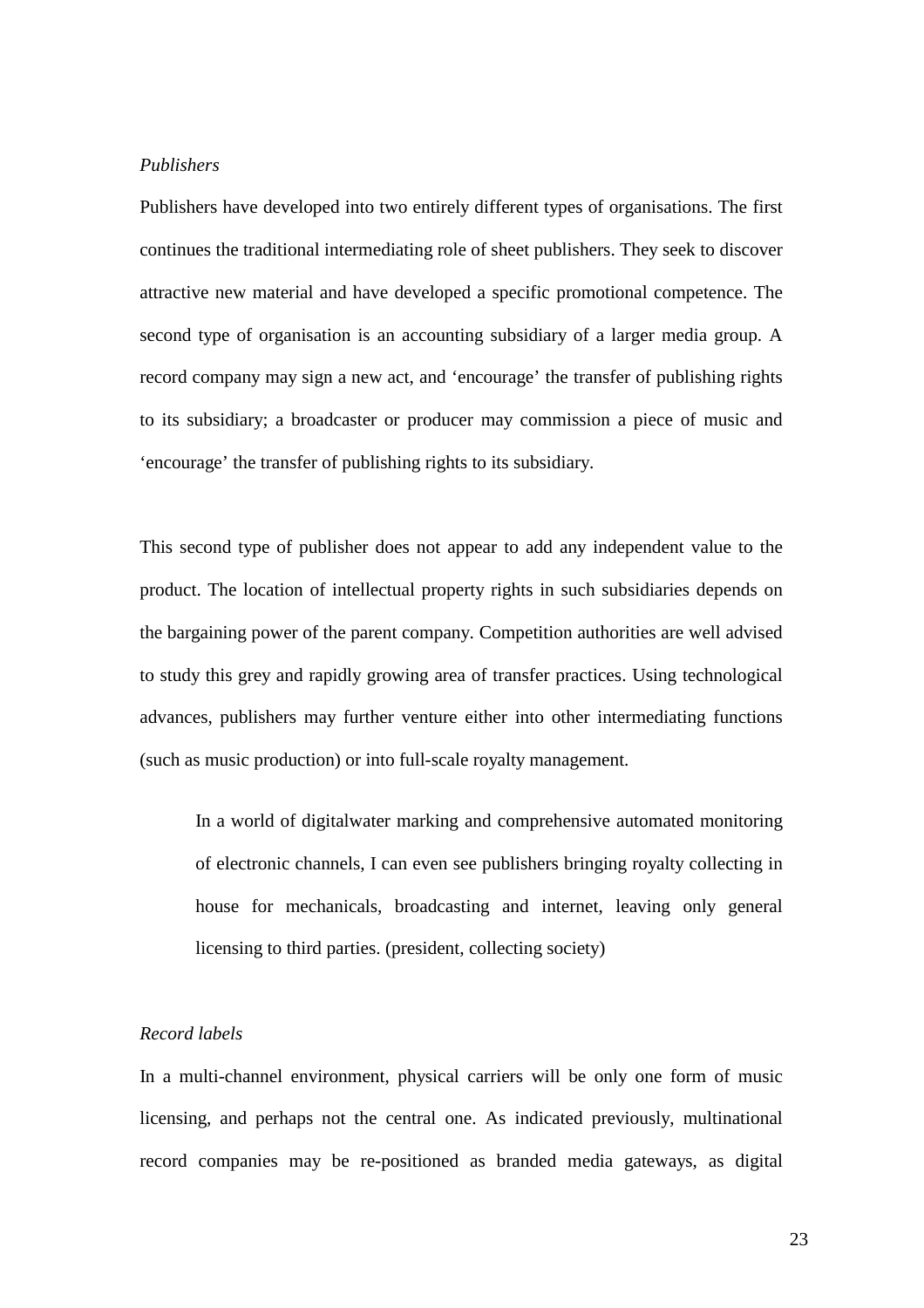distributors or providers of risk finance. In all these areas, they are open to increased competitive pressure from independents within the music industry (publishers, labels, artist management), from network operators (ISPs, telecommunications and firms) and from financial institutions (venture capitalists, investment banks specialising in securitization). The control over a huge, and indispensable back-catalogues of rights will continue to provide large firms with a considerable competitive advantage.

## *Retailers*

The generous high street margin of 25-35% of cover price may be under threat from direct-mailing operations or digital delivery. New entrants (CD Now; Music Boulevard; Amazon.com) and major retailers (Barnes & Noble; HMV; Tower) are already moving into Internet retailing, as have the major record companies. Traditional retailing intermediaries have the advantage of offering a complete selection of music (unlike the web sites of multinational record companies promoting only own brand goods). Specialist niche retailers may succeed in widening their client base with a global service.

## *Media groups*

If media groups control the main communication and distribution channels through which new acts are promoted, they may continue to dominate the global music market. Universal, Time Warner, Sony and Bertelsmann all appear to treat their music divisions increasingly as part of global corporate strategies. Music contents may be cross-promoted and customized across many different media channels, drawing consumers eventually into proprietary distribution formats. Alternatively, music may lose its value as an independent product, becoming a loss leader for other, more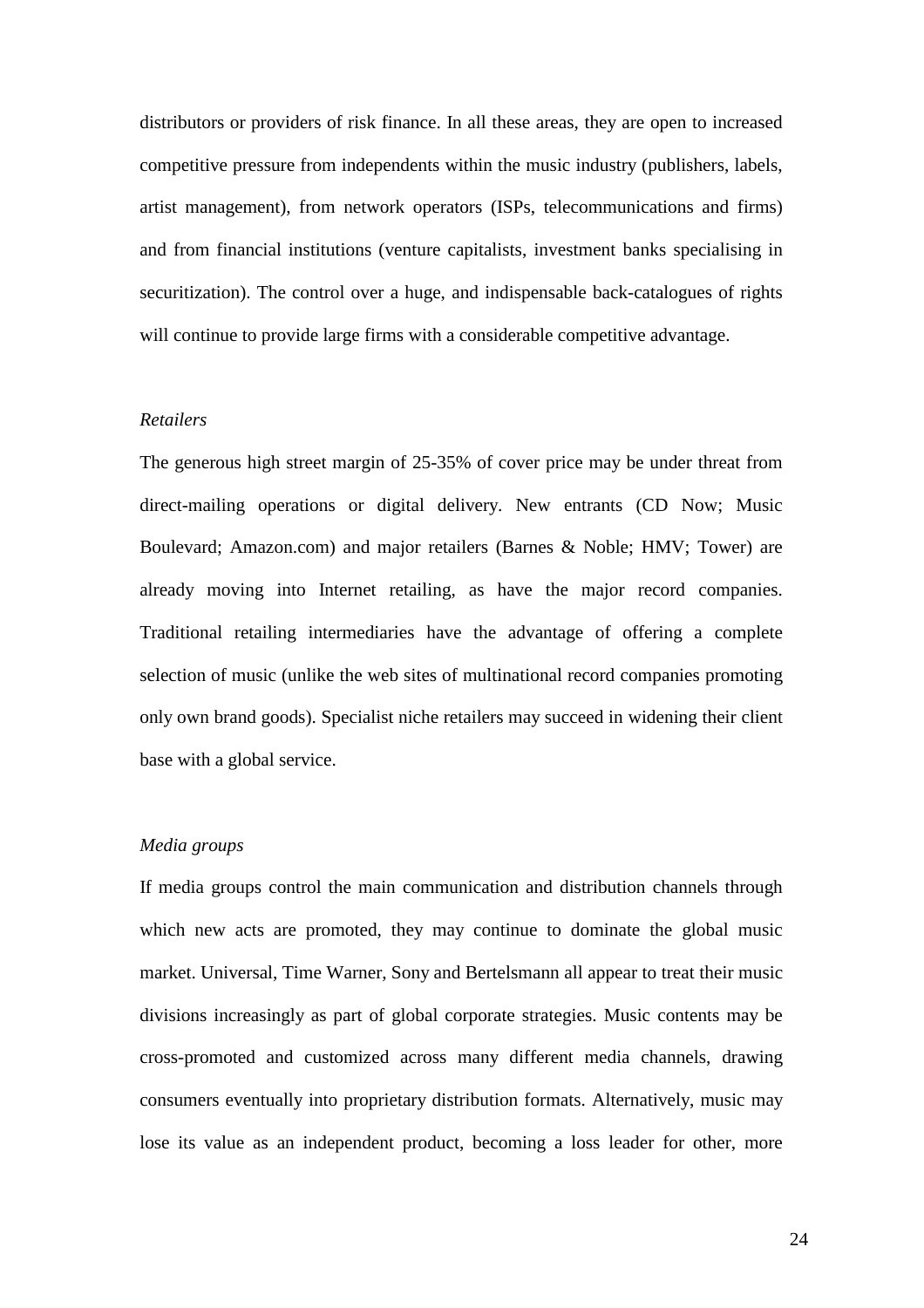valuable services. The integration of production, exploitation and user activities under one corporate roof (e.g. multinational publishing, recording, broadcasting, Internet services) thus may reduce the value afforded to music creators and raise competition concerns. Forced divestments of vertically integrated media corporations and legislation limiting the assignment of intellectual property rights to specific (active!) exploitation periods, after which they fall back to the creator, should be considered.

## *Collecting societies*

Due to the transaction costs of contracting to a multitude of individual users, intellectual property right holders in music cannot easily enforce their statutory claims to exclusive usage and remuneration. Since the middle of the 19th century, right holders have responded by creating collective bodies, so-called copyright societies which monitor musical activity in a given territory, and collect and distribute fees accordingly. These societies, first established in Western Europe, operate on two principles: the principle of reciprocity, linking monopolistic national societies, and the principle of solidarity, making a collective service available to all right holders at roughly the same rate (cf. Wallis et al. 1999).

As the global markets become more integrated and transparent, and better copyright monitoring technologies become available, the current ways of administering copyright are under threat. Venture capitalists are entering the market (e.g. with the No. 3 US-society SESAC) 'guided by a general feeling that rights are becoming more important, and that the established players will find it hard to adapt to the changing market and technologies' (President, Collecting Society). In many lucrative areas (mechanical reproduction; broadcasting), multinational right holders are now in a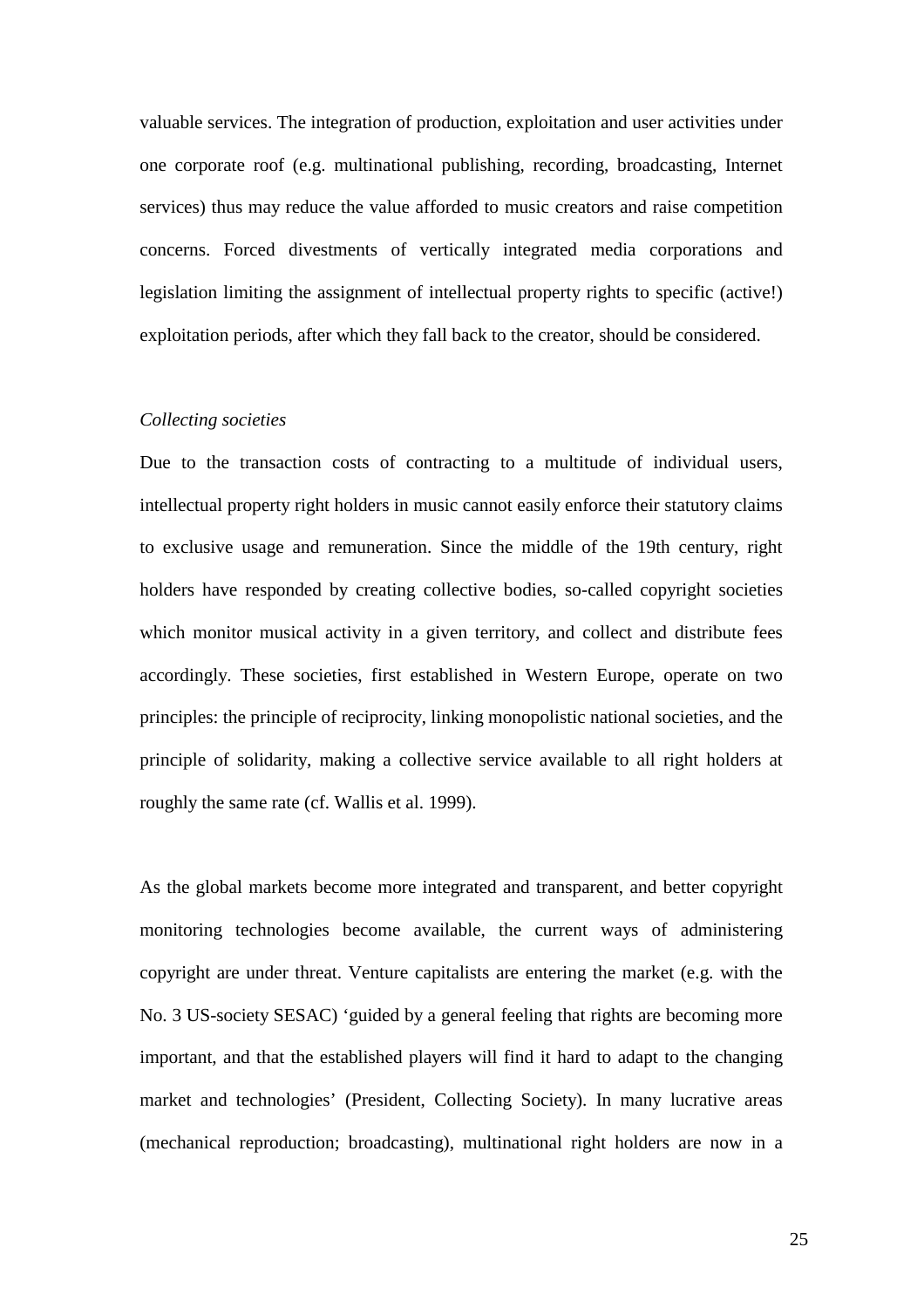technological position to monitor music usage and collect royalties themselves, rather than assigning rights to a collecting society. We recommend to clarify the role of collecting intermediaries (copyright societies) by European regulation (for more detailed suggestions, see Wallis et al. 1999; Kretschmer 2001).

This study suggests that the music industry is entering a period of instability, which is not primarily characterised by disintermediation but changing patterns of intermeditiation (cf. Klimis 1999). The main strategic challenge to the established players appears to be that, as yet, no credible business model has emerged in the online environment that would secure revenue streams from value-adding intermediation and, eventually, channel investments back into content production. It is conceivable that consumers are not prepared to pay for content on the Internet as they were in retail stores.

IFPI, the global trade body of the recording industry, has identified the combat of 'piracy' as the main solution to this problem. In a worldwide campaign, it is claimed that one in three recordings is 'pirate' with annual losses from unauthoried copying amounting to more than \$ 5 billion (IFPI 2000). These figures are used in a strenuous lobbying effort for tougher copyright laws, demanding for example restrictions on private copying exemptions, deterrent penalties and the dismantling of compulsory licence provisions which in many countries allow the broadcasting of released records without permission by the right holders. (Compulsory licenses usually carry an entitlement to fair compensation via royalty fees to collecting societies). There is an on-going international push for an extension of intellectual property rights in depth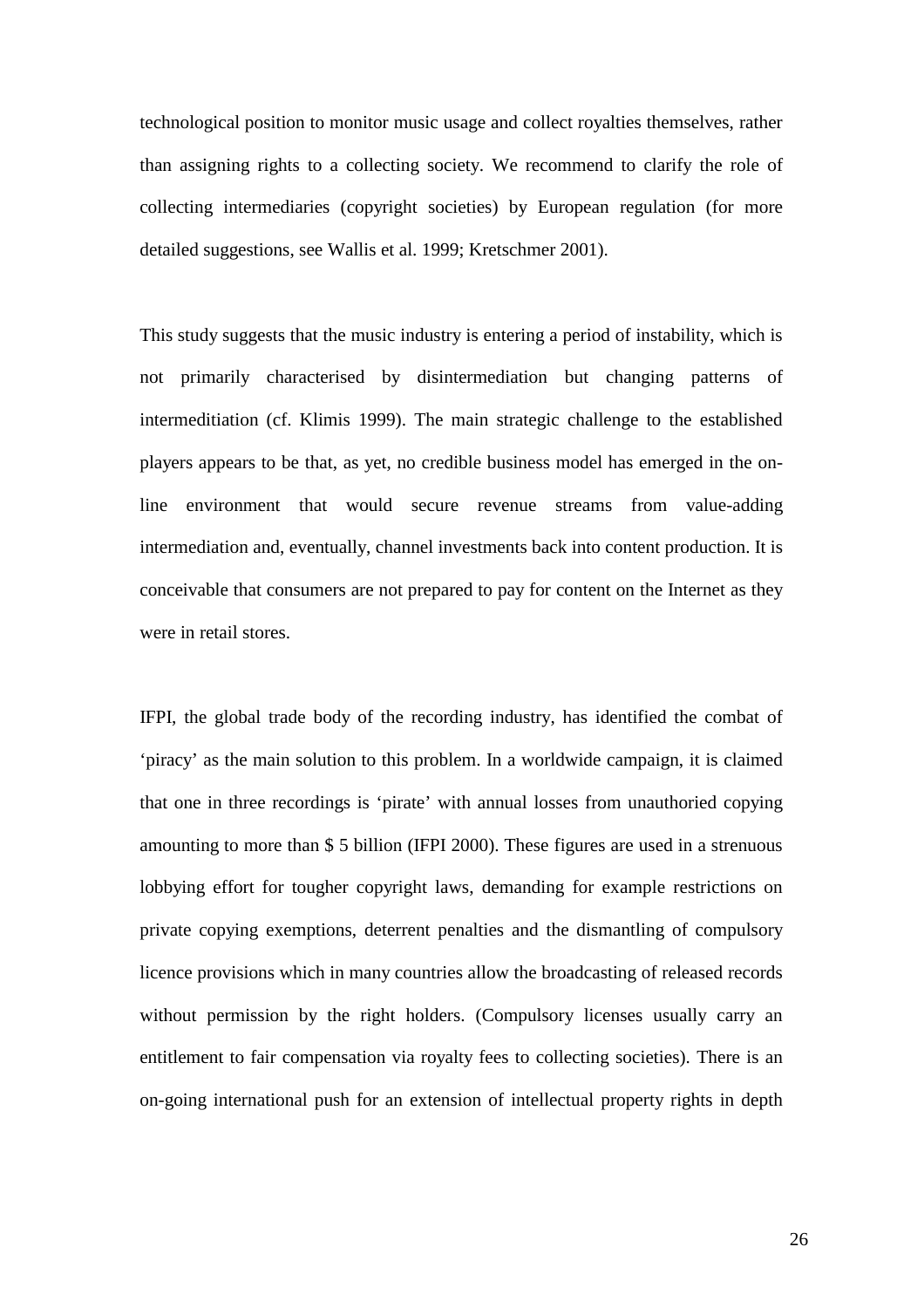and scope, through the processes of free trade talks (GATT/WTO), UN agencies (WIPO) and market integration (EU).

## [insert text box 3: Piracy]

There are at least four reasons to be sceptical about the threat 'piracy' is said to pose to the 'principles of law, justice and civilisation' (as Edgar Bronfman, chairman and CEO of Universal's parent company Seagram, has claimed, cf. Kretschmer 2000a).

(1) Copyright is a recent invention of humankind which began as an innocuous regulation of the book trade in English Law: the so-called Statute of Queen Anne of 1710 protected 'books and other writings' from unauthorised reprinting for 14 years from first publication, renewable once. This was hoped to be 'for the benefit of learning in general', exciting 'men of genius to exert their talents for composition'; and multiplying 'books both of instruction and amusement' (Lord Kames in 1774; cf. Kretschmer 2000b, pp. 208-9). Today, copyright derives its term from the life of the author, but has become a transferable protection for 'the distributors of standardised industrial products' (Vaver 1990, p. 98).

Calling unauthorised copying summarily 'piracy' suggests an undue rhetorical certainty about the property conceptions underlying copyright. It is a fundamental premise of any modern, open and diverse society that the dissemination and use of information goods ought to be encouraged. Thus the onus must be on the proponents of transferable, exclusive copyrights to show that without stronger protection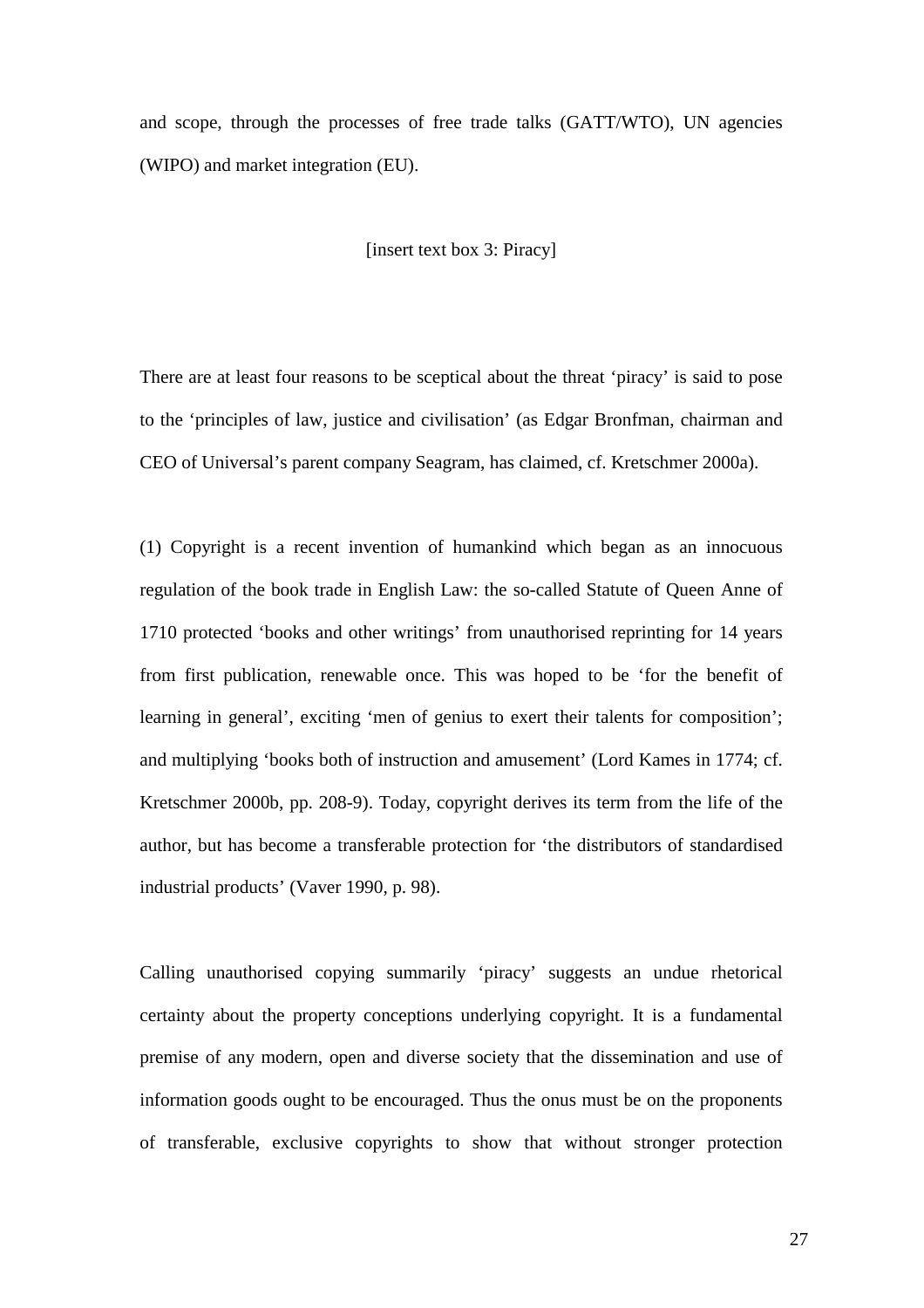desirable goods would be neither produced nor distributed, or that grave moral inequities towards creators would result.

(2) The statistics of the recording industry have consistently represented 'pirated' products as 'lost sales'. This is problematic in countries like China or Russia, where there is no affluent middle class with spending power for entertainment and leisure goods. Would the users of 'pirated goods' buy at the full price? Does the cover price charged for information goods already discount a certain amount of unauthorised copying (as economist Stanley Besen has suggested, quoted in Mann 1998)?

In the Western markets, a related fallacy has guided two prominent campaigns by the copyright industries: the first attempted during the 1970s to outlaw private copying facilitated by cassette tapes under the slogan 'Home taping is killing music'. Today, it is received wisdom that tape recorders helped to expand the market for music. The second campaign focused on the video recorder. When Sony introduced VCRs to the US market, it was taken to court by the Moving Pictures Association of America (MPAA). Only on final appeal, and by the narrowest vote of 5:4, the US Supreme Court held in 1984 that the provision of a technology that was 'capable of significant, non-infringing uses' (Sony Corp. of America v. Universal City Studios, Inc, 464 U.S. 417, 447 S. Ct. 774) does not constitue contributory infringement of copyright. Today, video sales and rentals have opened a significant further revenue stream for the film industry.

(3) The main economic argument for copyright is an argument from 'market failure': without copyright, free-riders incurring only the marginal costs of copying, can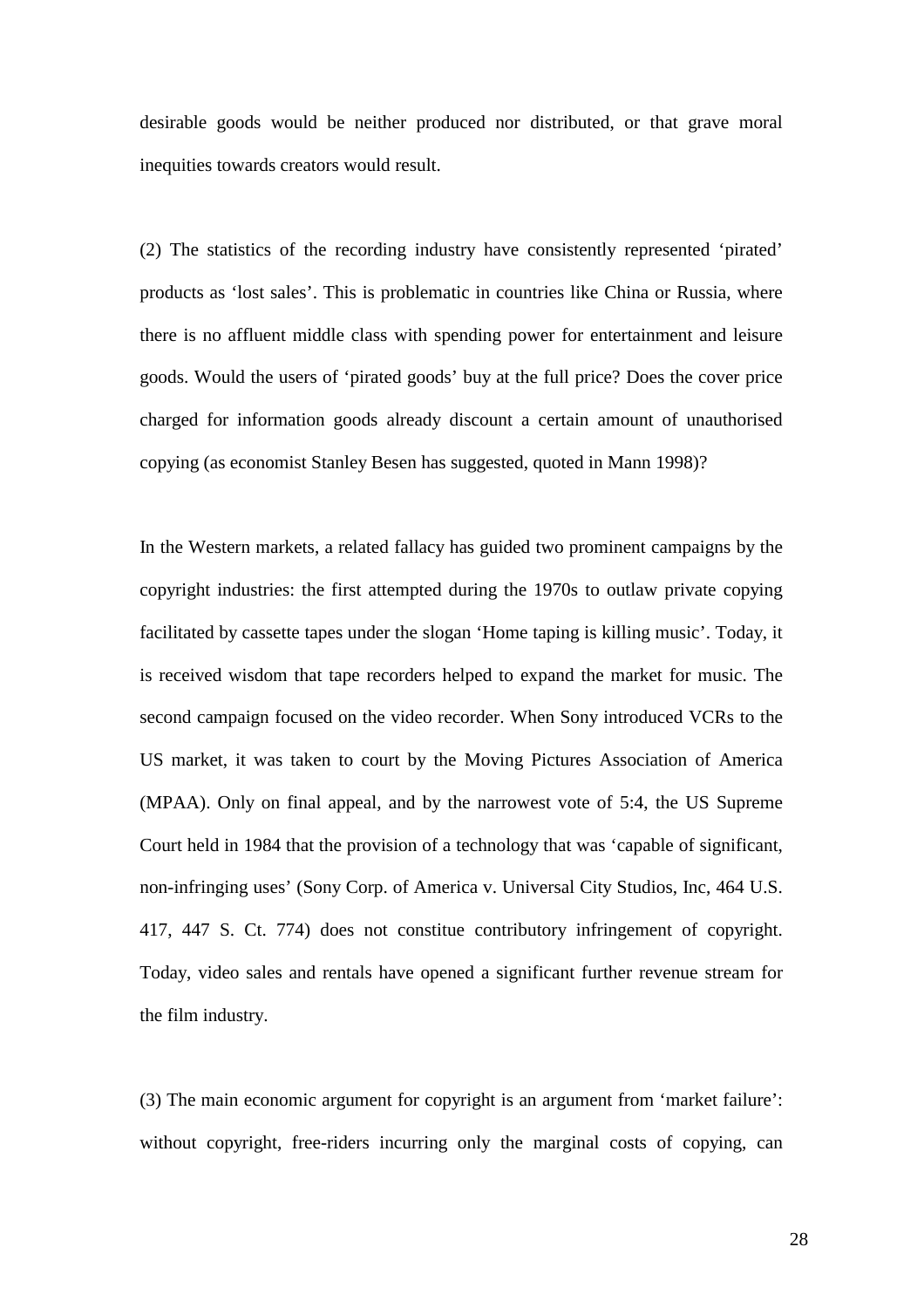undercut producers to the point where the costs of production can no longer be recouped, and production ceases. This argument can be made theoretically (e.g. Landes and Posner 1989) but remains hard to support empirically. One reason is the problematic concept of 'lost sales' explained above. Our research indicated that the main target for 'pirates' are products promoted globally on a huge marketing budget, such as Elton John's Diana single 'Candle in the Wind'. There is a great commercial temptation to free-ride on such global exposure. 'Pirated' copies of these products appear to represent the clearest case of genuine lost sales. However, this is not an example of market failure; high turnover products are always likely to recoup their production costs. From the perspective of a culturally diverse society, it may even be desirable if less corporate effort is spent on such goods.

(4) In the most developed and valuable markets, very effective law enforcement is available against infringements for commercial gain. In 1999, the Record Industry Association of America (RIAA) won damages of \$13.7 million against Global Arts Productions and Danny Jordan who had engaged in back catalogue 'piracy' internationally. IFPI also reached a \$1 million settlement with a mastering plant in Switzerland over unauthorised mastering of IFPI member's sound recordings for Bulgarian and Ukrainian clients during 1997 and 1998 (IFPI, 2000). In spring 2000, a New York judge awarded damages of \$25,000 for each Universal record that was found to be available (password protected) on MP3.com, amounting to a possible total fine of \$200 million for the loss making Internet company. Independent, nonstandard products are initially likely to benefit from the informal (if illegitimate) spread of on-line music. If Communities of Interest (COI) branch out into associated commerce, the original creator and right holder is well placed to profit from a variety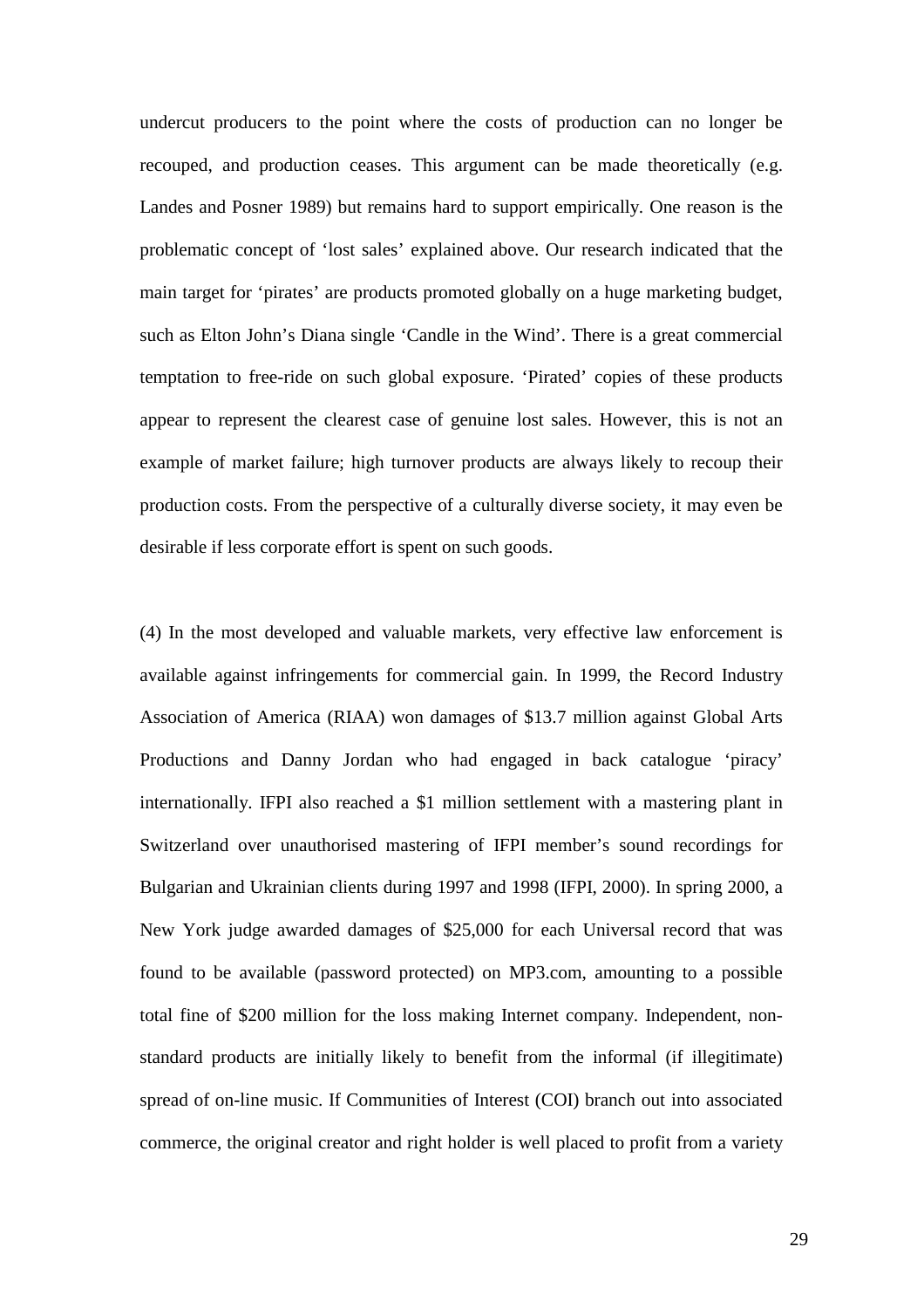of licence arrangements. As John Perry Barlow, ex-lyricist of the Grateful Dead, has argued prominently: 'For ideas, fame is fortune' (Barlow 1994; 2000). Open distribution standards, such as MP3, pose no obvious problem for innovative activity.

We conclude that the evidence on the effects of intellectual property protection on creative diversity and distribution is at best ambiguous. Caution is advised on any further strengthening of intellectual property rights as a policy response to turbulent technological developments in electronic markets. The concept of copyright as exclusive and transferable property is limited in all jurisdictions by legal devices. They vary between countries but may include compulsory licences, fair use exceptions, the author's unwaivable *droit moral* (to be identified and to protect the integrity of his/her works) and finite copyright terms. The rationale for up-holding such limitations is overwhelming. For a creative and innovative society, access to ideas is as important as protection. Grass-root performance activities (clubs, pubs) and informal distribution networks (cassettes, fancines, internet communities, MP3 sites, local radio) appear to be an effective basis for a national music industry. Basic intellectual property skills (including knowledge of creator's rights, and legal options such as self-publishing) should become an educational priority.

## *Concluding Remarks: Implications for other industries*

This research represents one of the first systematic attempts to study the impact of digital information and communication technologies on a specific industry. The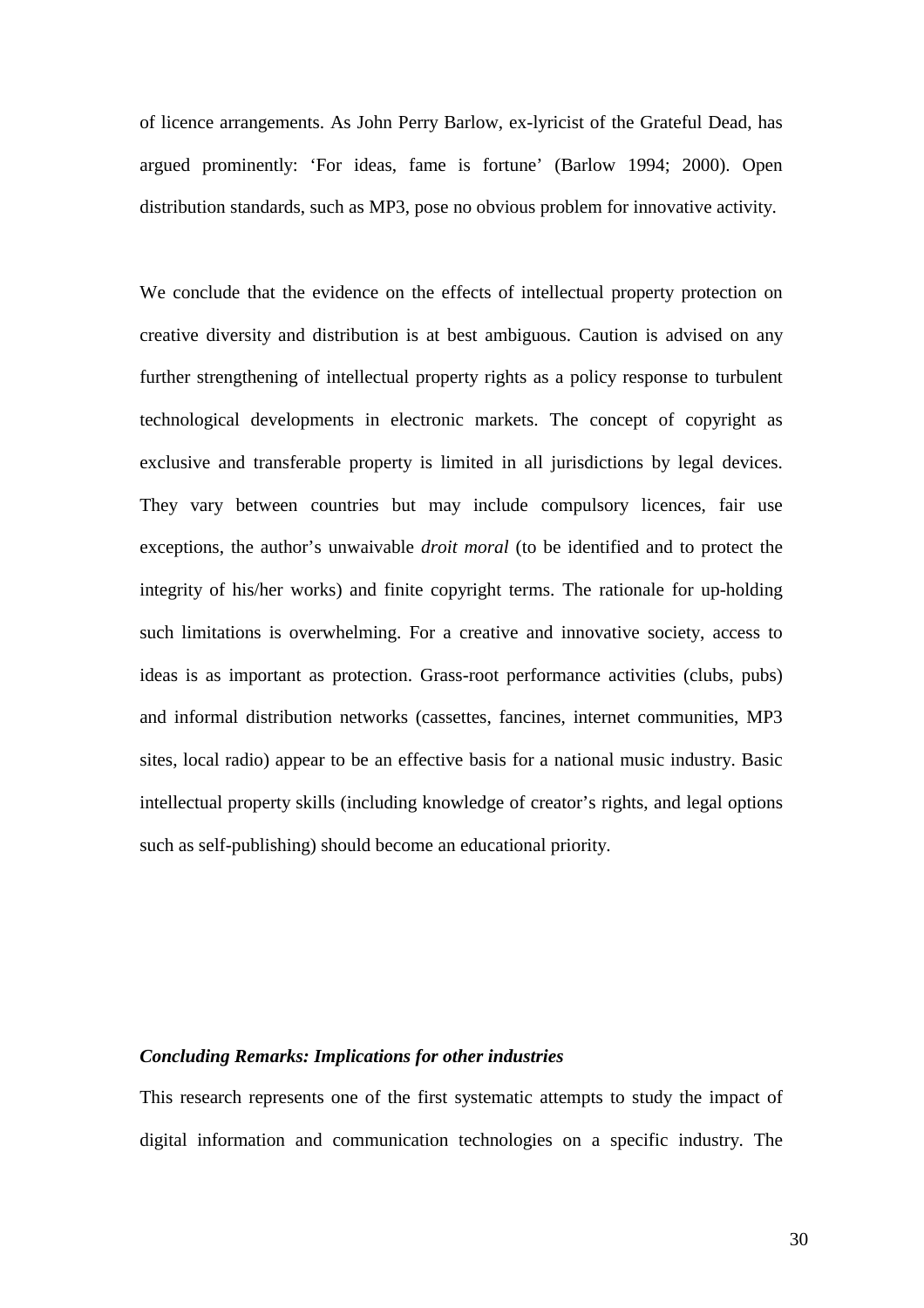strategic and scenario analyses explored in the music industry are likely to be replicated in a variety of different settings where digital technology has enabled new forms of commerce. In industries as distinct as financial services, software and book publishing, we should expect that the established players initially would act defensively while new patterns of dis- and re-intermediation emerge. Which of the scenarios drawn will eventually become dominant in particular industries depends on creator and consumer constraints influenced by strategic behaviour and policy intervention. A systematic comparison of intermediating patterns across a variety of industries remains a *desideratum* of future research.

 $\overline{a}$ 

<sup>&</sup>lt;sup>1</sup> This section is summarised from Kretschmer et al.  $(1999a)$ .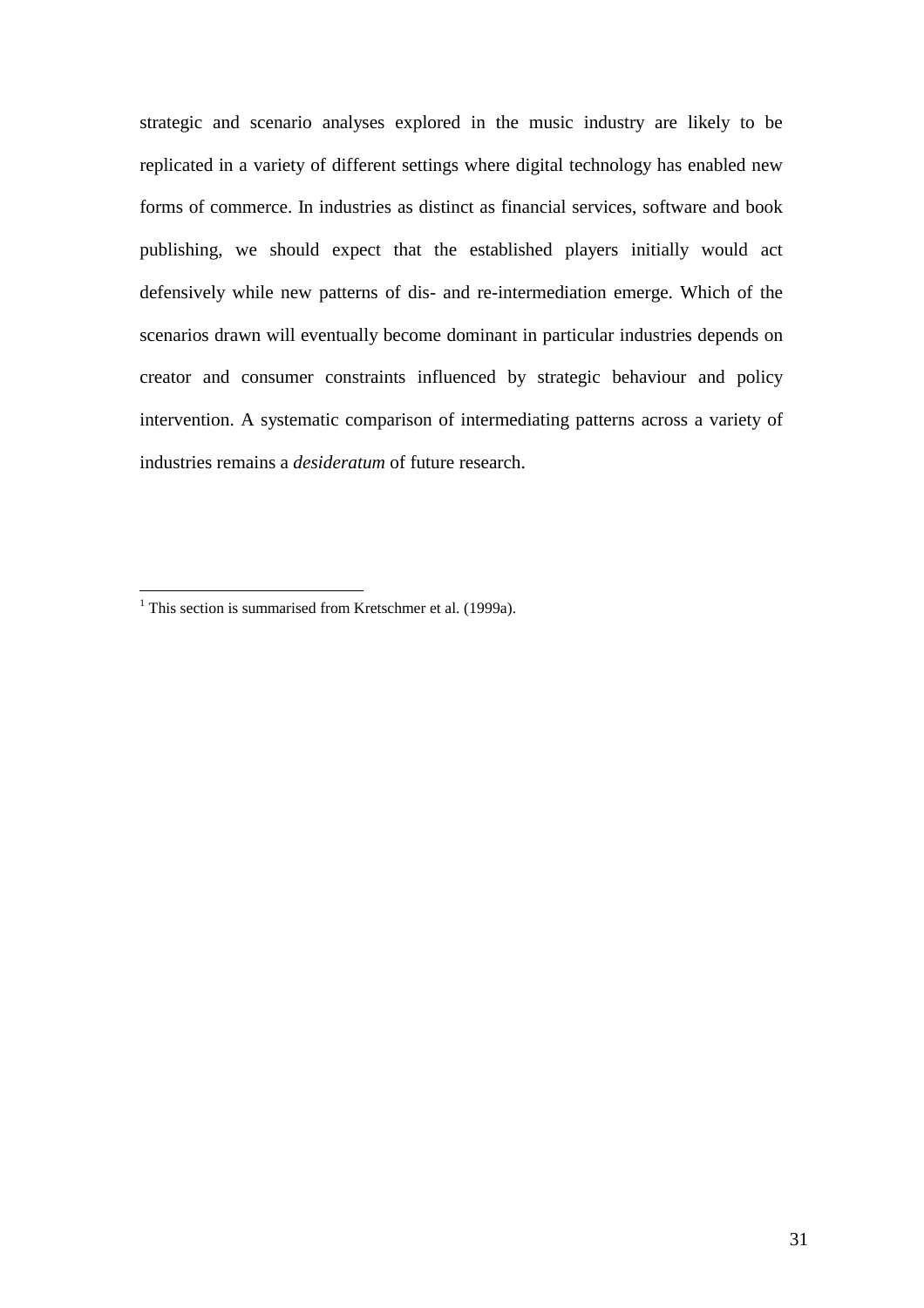### <span id="page-31-0"></span>**References**

- Arthur, W.B. (1994) *Increasing Returns and Path Dependence in the Economy*. Ann Arbor: University of Michigan Press
- Arthur, W.B. (1996) 'Increasing Returns and The New World of Business'. *Harvard Business Review*, July-August: pp. 100-109
- Arrow, K. (1962) 'The economic implications of learning by doing', *Review of Economic Studies*, 29: pp. 155-173
- Barlow, J.P. (1994) 'The Economy of Ideas', *Wired* 2.03, pp. 84
- Barlow, J.P. (2000) 'The Next Economy of Ideas', *Wired* 8.10, pp. 238-252
- Boden, M., N. Kastrinos and I. Miles (1998) 'The Management of Intellectual Property in Knowledge-Intensive Business Firms', ESRC report L3024

Caves, R.E. (2000) *Creative Industries: Contracts between Arts and Commerce*. Cambridge, Mass./London: Harvard University Press, 2000

Chell (1998) 'Critical Incident Technique', pp. 51-72 in G.Symon and C. Cassell (eds.) *Qualitative Methods and Analysis in Organizational Research*, London: Sage

- Courtney, H., Kirkland, J. and P. Viguerie (1997) 'Strategy Under Uncertainty', *Harvard Business Review,* Nov-Dec 1997, 67-79
- Daniel, E. and G.M. Klimis (1999) 'The Impact of Electronic Commerce on Market Structure: An Evaluation of the Electronic Market Hypothesis', *European Management Journal*, 17(3): 318-325
- Darby, M. and E. Karni (1973) 'Free Competition and The Optimal Amount of Fraud', *Journal of Law and Economics* 16: 67-88
- Dolfsma, W. (2000) 'How Will the Music Industry Weather the Gloablization Storm?' *First Monday*, vol. 5, no. 5 (May) (URL: http://firstmonday.org/issues/issue5\_5/dolfsma/index.html)
- Drahos, P. (1995) 'Global property rights in information: the story of TRIPS at the GATT', *Prometheus*, 13, 1, 1995, pp. 6-19

Drahos, P. (ed.) (1998) Special Issue: Trade and Intellectual Property, *Prometheus*, 16, 3, September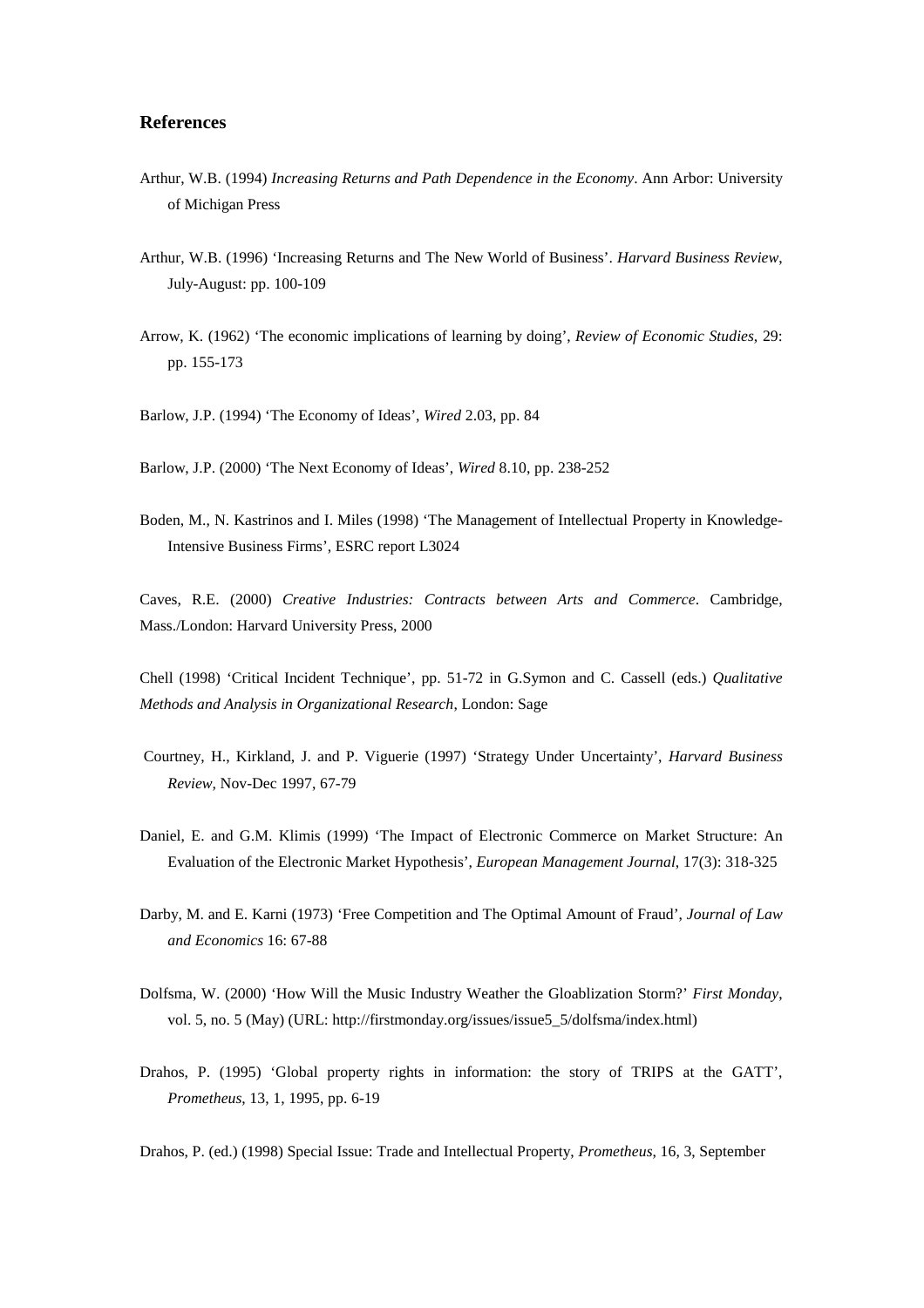- Eisenhardt, K.M. (1989) 'Building Theories from Case Study Research', *Academy of Management Review*, 14, 4: pp. 532-550
- Fairfax, L.M. (1999) 'When You Wish Upon a Star: Explaining the Cautious Growth of Royalty-Backed Securitization', *Columbia Business Law Review*, pp. 441-488

Flanagan, J.C. (1954) 'The Critical Incident Technique', Psychological Bulletin, 51, 4: pp. 327-58

- Frank, R.H. and P.J. Cook (1995) *The Winner-Take-All Society*, New York: Free Press
- Frith, S. (1981) Sound Effects: Youth Leisure and the Politics of Rock n' Roll. Pantheon: New York
- Frith, S. (1987) 'The Industrialisation of Popular Music', in Lull, J. (ed.) *Popular Music and Communication*, London: Sage
- Gates, B., Myrvhold, N., and Rinearson, P. (1995) *The Road Ahead*, Rockland: Wheeler
- Giddens, A. (1984) 'Problems of action and structure', in Cassell, P. 1993 (ed.) The Giddens Reader, London: MacMillan
- Hawkins, R.W., R. Mansell and W.E. Steinmueller (1999) 'Toward Digital Intermediation in the Information Society', *Journal of Economic Issues*, XXXIII(2): 383-91
- Hettinger, E.C. (1989) 'Justifying Intellectual Property', *Philosophy and Public Affairs* 18, 1: pp. 31- 52

Hunter, D. (1986) 'Music Copyright in Britain to 1800', *Music and Letters*, 269-282.

International Federation of the Phonographic Industry (IFPI) *Piracy Report 2000*, London: IFPI

- Katz, M.L. and C. Shapiro (1985) 'Network Externalities, Competition and Compatibility,' *American Economic Review*, 75, 424-440
- Kay, J. (1993) 'The Economics of Intellectual Property Rights', *International Review of Law and Economics* 13: 337-348
- Klimis, G.M. (1999) *Disintermediation and Re-intermediation in the Music-Business: The effect of Multimedia technologies and E-commerce*, PhD thesis, City University Business School, London
- Kretschmer, M., G.M. Klimis and R. Wallis (1999a) 'The Changing Location of Intellectual Property Rights in Music', *Prometheus* , 17/2, pp. 163 –186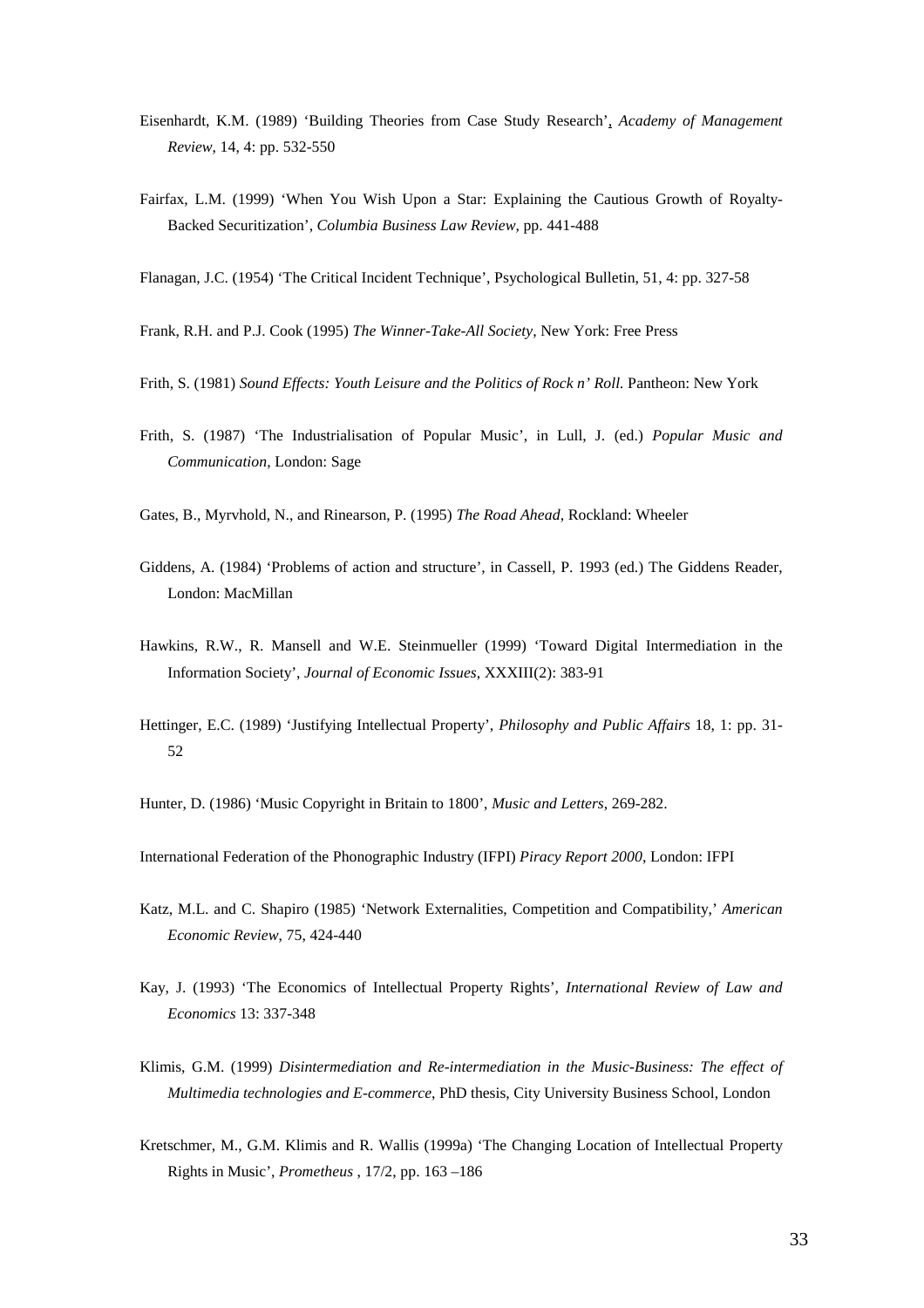Kretschmer, M., G.M. Klimis and C.J. Choi (1999b) 'Increasing Returns and Social Contagion in Cultural Industries', *British Journal of Management* 10, pp. S61-S72

Kretschmer, M. (2000a) 'Datenpakete im Netz der Paragraphen', *Neue Zürcher Zeitung*, August 4th

- Kretschmer, M. (2000b). 'Intellectual Property in Music: A historical analysis of rhetoric and institutional practices', *Studies in Cultures, Organizations and Societies* (Harwood) vol. 6/2, special issue: 'Cultural Industry' (ed. P. Jeffcutt), pp. 197-223
- Kretschmer, M. (2001 forthcoming) 'Copyright Societies Do Not Administer Individual Property Rights: The incoherence of institutional traditions in Germany and the UK', in *Copyright in the Cultural Industries* (ed. R. Towse), Cheltenham: Edward Elgar; revised version: M. Kretschmer, (2002). "The Failure of Property Rules in Collective Administration: Rethinking copyright societies as regulatory instruments", European Intellectual Property Review (EIPR) Issue 24(3): 126-137
- Lamberton, D. M. (1993) 'The Economics of Information and Organization', in M.E. Williams (ed.), *Annual Review of Information Science and Technology*, 19, American Society for Information Science and Technology, White Plains, NY, pp. 3-30
- Landes, W. and R. Posner (1989) 'An Economic Analysis of Copyright Law', *Journal of Legal Studies,* 18: pp. 325-366
- Macdonald, S. and B. Lefang (1997) 'Innovation and the Patent Attorney', *Prometheus* Vol. 15, No. 3: 329-343
- MacQueen, H. L. (1995) 'Copyright, Competition and Industrial Design' (2nd ed.), *Hume Papers on Public Policy* 3 No. 2 (summer): 1-111

Malm, K. and R. Wallis (1992) *Media Policy and Music Activity*, London: Routledge

- Malone, T., J. Yates, and R. Benjamin (1987) 'Electronic Markets and Electronic Hierarchies', *Communications of the ACM* 30, 6: 484- 497
- Malone, T., J. Yates, and R. Benjamin (1989) 'The Logic of Electronic Markets', *Harvard Business Review* May-June 1989: 166-170

Mann, C.C. (1998) 'Who Will Own Your Next Good Idea?', *Atlantic Monthly*, September 1998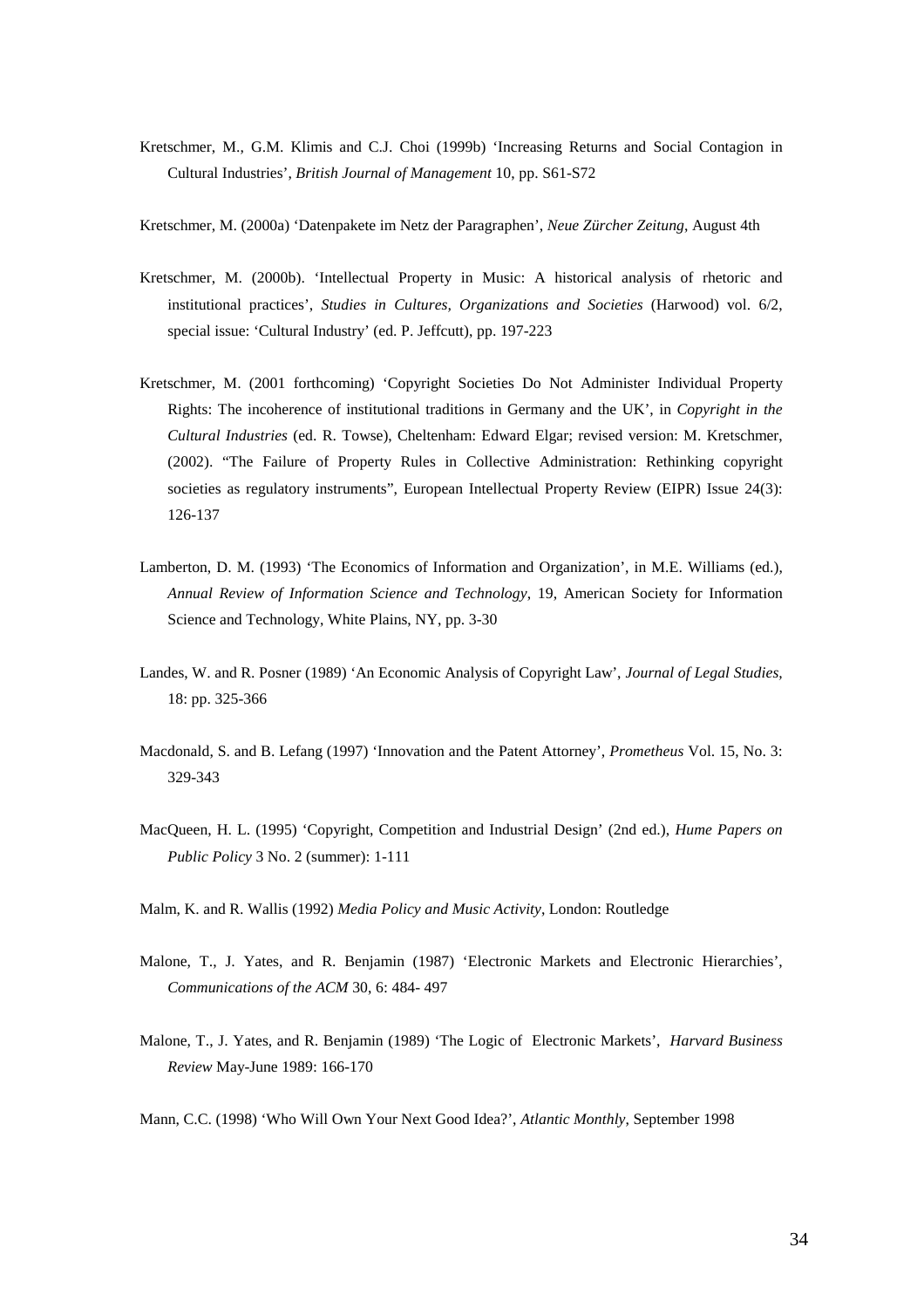- Mansell, R. and W.E. Steinmueller. (2000) *Mobilizing the Information Society: Strategies for Growth and Opportunity*, Oxford: OUP
- Marshall, L. (2000) 'The Future of the Booleg Aesthetic', paper presented at *The Long Run*, conference of long term developments in the Arts and Cultural Industries, Erasmus University Rotterdam, February
- Negus, K. (1992) *Producing Pop: Culture and conflict in the popular music industry*, London: E. Arnold.
- Porter , M.E. (1985) *Competitive Advantage*, New York: Free Press
- Rose, M. (1993) *Authors and Owners: The Invention of Copyright*, Cambridge, Mass: Harvard UP
- Schoemaker, P. (1993) 'Multiple Scenario Development: Its Conceptual and Behavioral Foundation', *Strategic Management Journal,* 14, 193-213
- Soetendorp, R. and M. Kretschmer (2000) 'EMI, Time Warner and European Competition Policy', *Intellectual Property Forum*, Issue 43 (December): 56-59
- Teece, D. (1998) 'Capturing Value from Knowledge Assets: The new economy, markets for knowhow, and intangible assets', *California Management Review* 40, No. 3 (spring): 55-79
- Thurow, L. (1997) 'Needed: A New System of Intellectual Property Rights', *Harvard Business Review*, (September-October): 95-103
- Towse, R. (1997) 'Copyright as an Economic Incentive', in Hector L. MacQueen (ed.), Special Issue: Innovation, Incentive and Reward: Intellectual Property Law and Policy. *David Hume Papers on Public Policy* 5(1), 1997, pp. 31-45
- Towse, R. (2001) *Creativity, Incentive and Reward: An Economic Analysis of Copyright and Culture in the Information Age*. Cheltenham: Edward Elgar
- Vaver, D. (1990) 'Intellectual Property Today: Of Myths and Paradoxes', *Canadian Bar Review* 69, 1: 98-128
- Vogel, H.L. (1994) *Entertainment Industry Economics*. Cambridge: CUP
- Wallis, R. and K. Malm (1984) *Big sounds from small peoples: The music industry in small countries.* London: Constable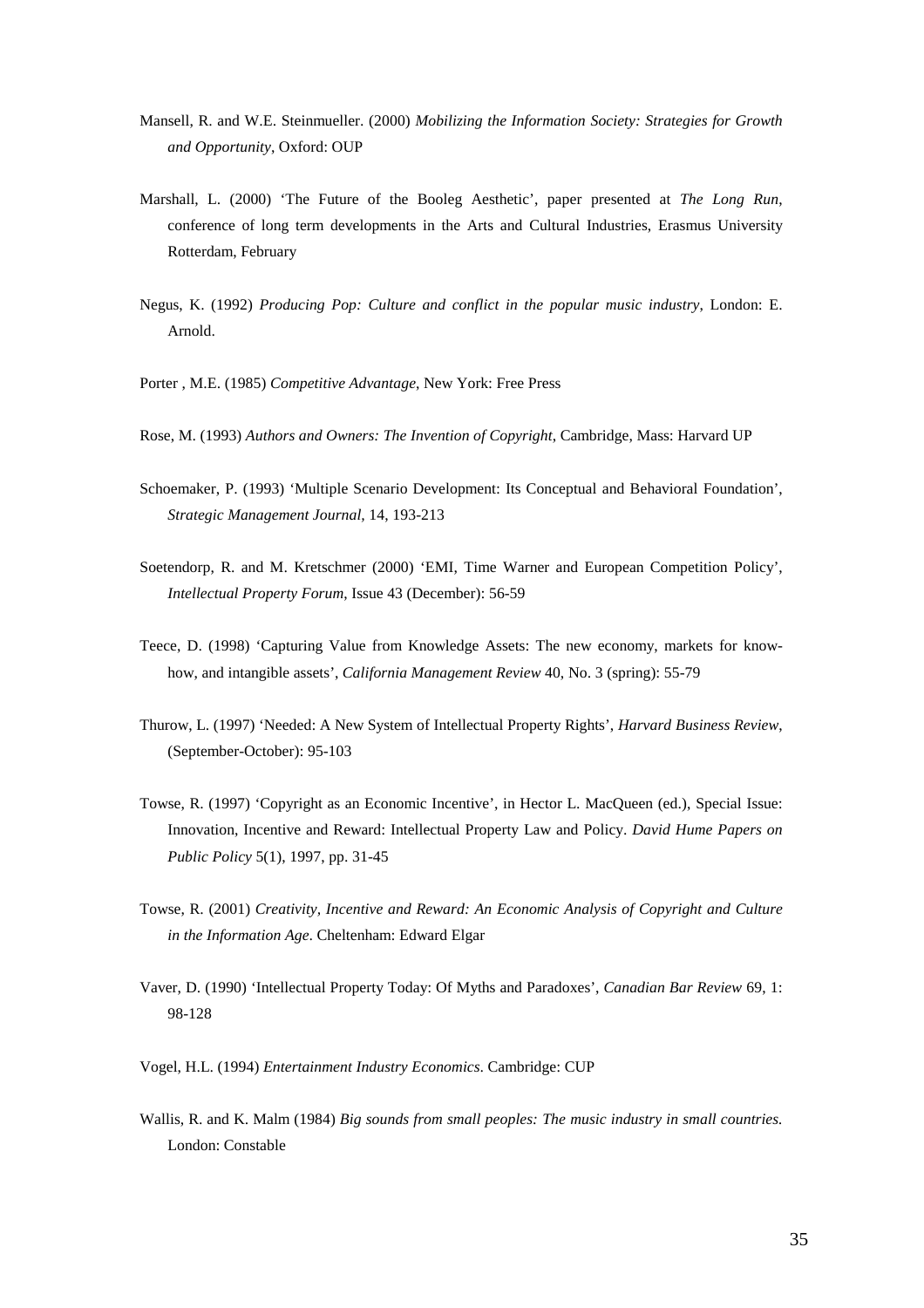Wallis, R., C. Baden-Fuller, M. Kretschmer, G.M. Klimis (1999) 'Contested Collective Administration of Intellectual Property Rights in Music: The challenge to the principles of Reciprocity and Solidarity', *European Journal of Communication* 14(1): 5-35

Yin, R.K. (1994) *Case Study Research: Design and Methods* (2nd ed), London: Sage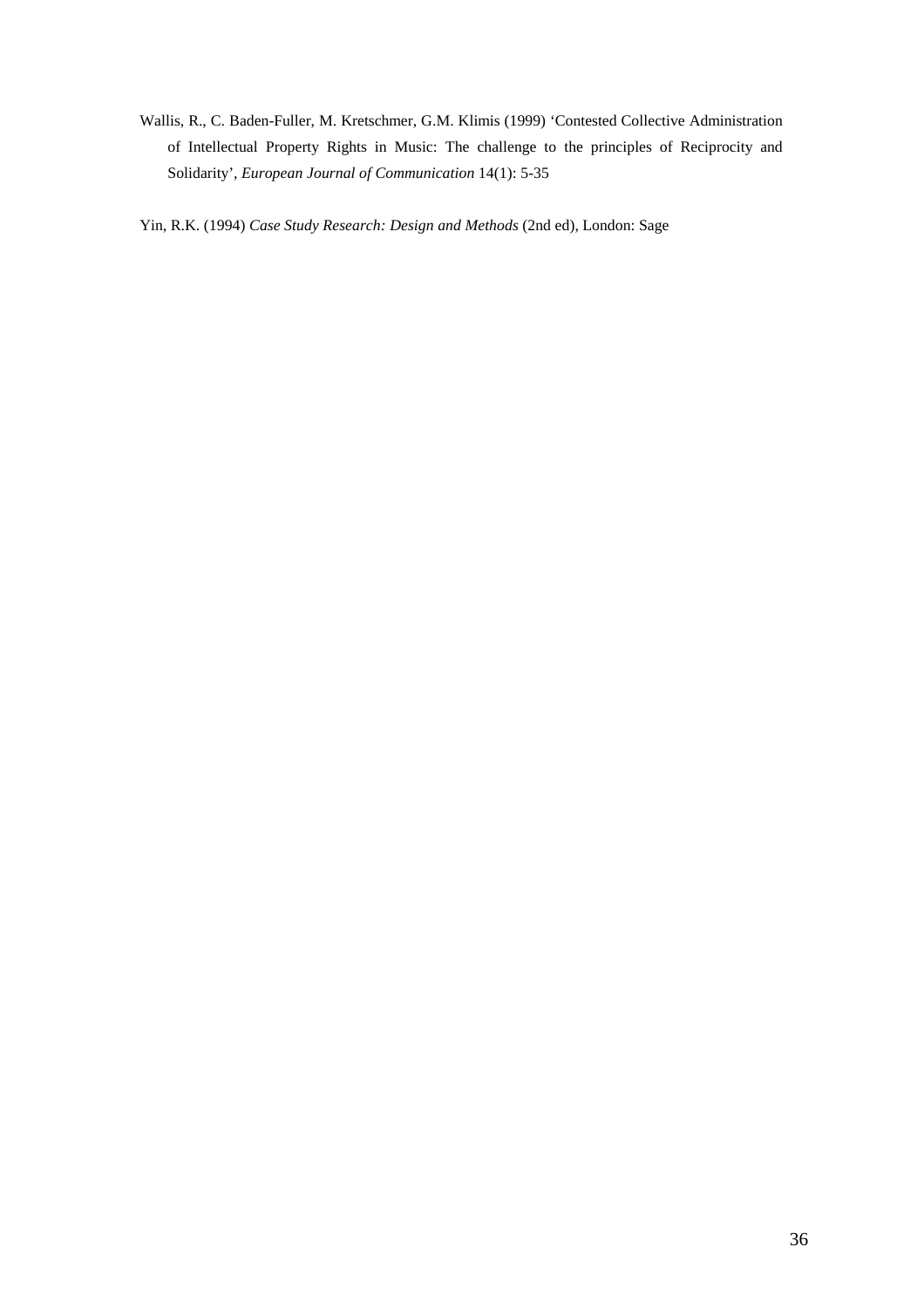# **APPENDIX Royalties as securitisation assets**

## **The Bowie Bonds (1997)** Underwriter: Pullman Group at US investment bank Fahnestock Issue: \$55 million Assets: rights to David Bowie's master tapes & publishing catalogue transferred into a vehicle company (Bowie's 25 records sell 1m units/year). Yield: 7.9 per cent (10 to 15 points above average corporate credits in 1997) Average maturity: 10 years Credit rating: AAA (Moody) Purpose: higher advance than possible from new distribution deal with record company; enabled Bowie to buy back publishing rights in some songs owned by a former manager and invest in Internet companies Buyer: Prudential Insurance Co. of America (institutional investor)

Investment banker David Pullman, who invented intellectual property securitization with the Bowie Bonds, said:

'Historically, entertainment and intellectual property owners could only get substantial cash from their asset's value by selling, while only minimal opportunities to borrow against future cash flow existed before. Typically intellectual property owners find their most valued assets are illiquid and undervalued. Due to the limited options of short term, low leverage bank loans and the onerous terms of venture capital, major corporations have traditionally acted as the bankers to their respective intellectual property industries. However, an advance from a record company, for example, is a fully taxable event offered with high rates of return and significant loss of control or even ownership. The size of the market cap of intellectual property and entertainment assets is probably a trillion dollars.'

Other music securitizations since have involved Rod Steward, Iron Maiden, Rolling Stones and Elton John. Issueing banks included Nomura, Merrill Lynch, Citibank and Morgan Stanley. It is a form of finance suitable only for very established artist with a clear projected royalty stream. A big challenge for widening securitization is that coownership of rights is typical in the entertainment field, and all owners must be willing to participate in the issue (Fairfax 1999).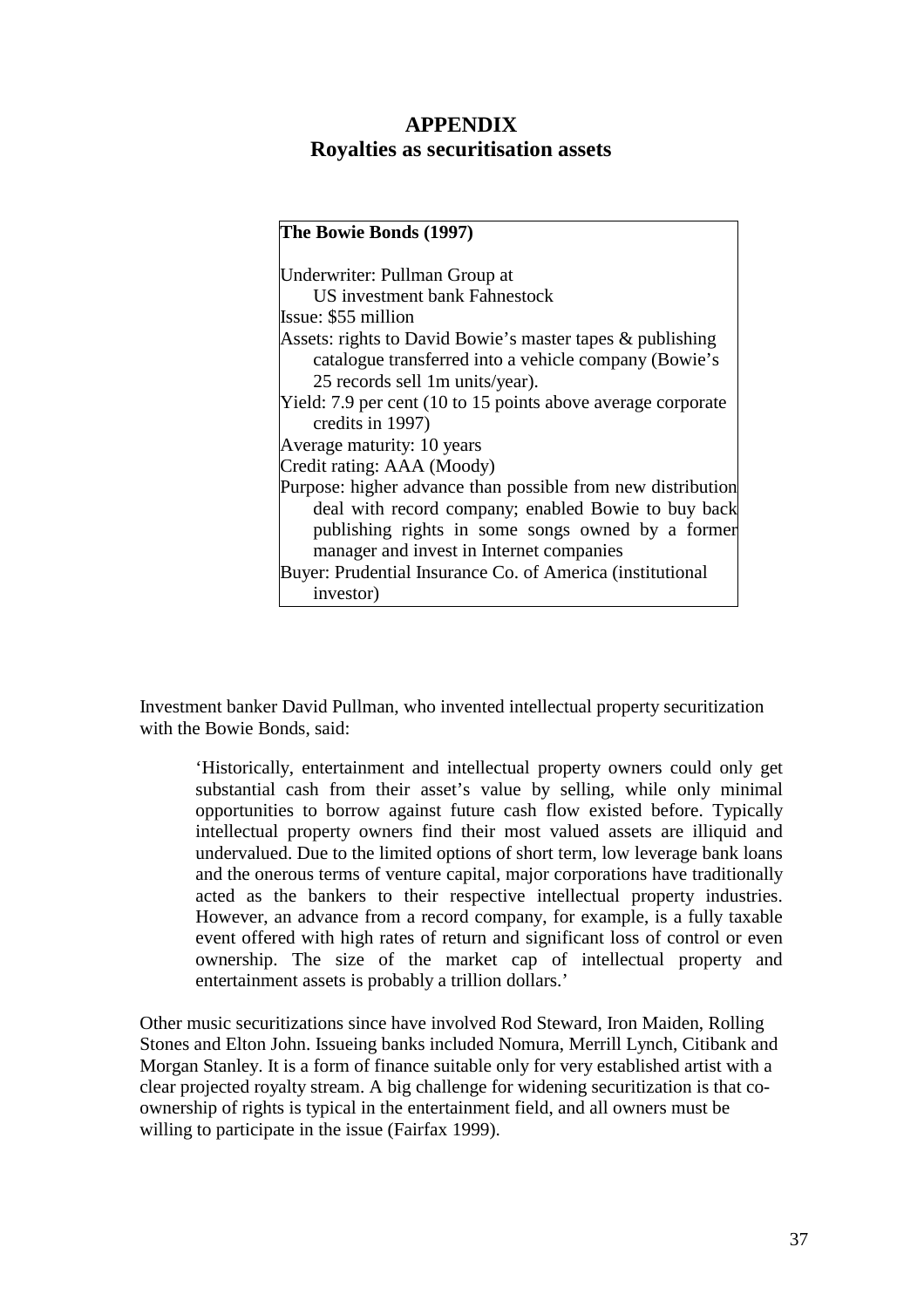# Textbox 1: MP3 Technology

# **MP3 Technology** • compression algorithm, cutting out digital data sequences below cognitive audio threshold ('psycho-acoustics') • a single in CD format takes more than one hour to download via dial-up telephone connection. MP3 reduces CD data by factor  $\sim$ 12 developed since 1985 at Fraunhofer Institute for Integrated Circuits, Erlangen (D) (www.iis.fhg.de), numerous patents protect the technology since 1986 • adopted in 1994 as Motion Picture Experts Group (MPEG) Layer-3, part of the standard family for the compression of digital video and audio signals • becomes de facto music distribution standard during 1997, reaching 1bn Internet downloads/month in 2000 format widely licensed to software and hardware companies; available without copyright protection technology • royalty tariff (2001) for Electronic Music Distribution systems using MP3: 1.0% of the price charged to the listener, minimum

\$15,000 per annum (http://mp3licensing.com)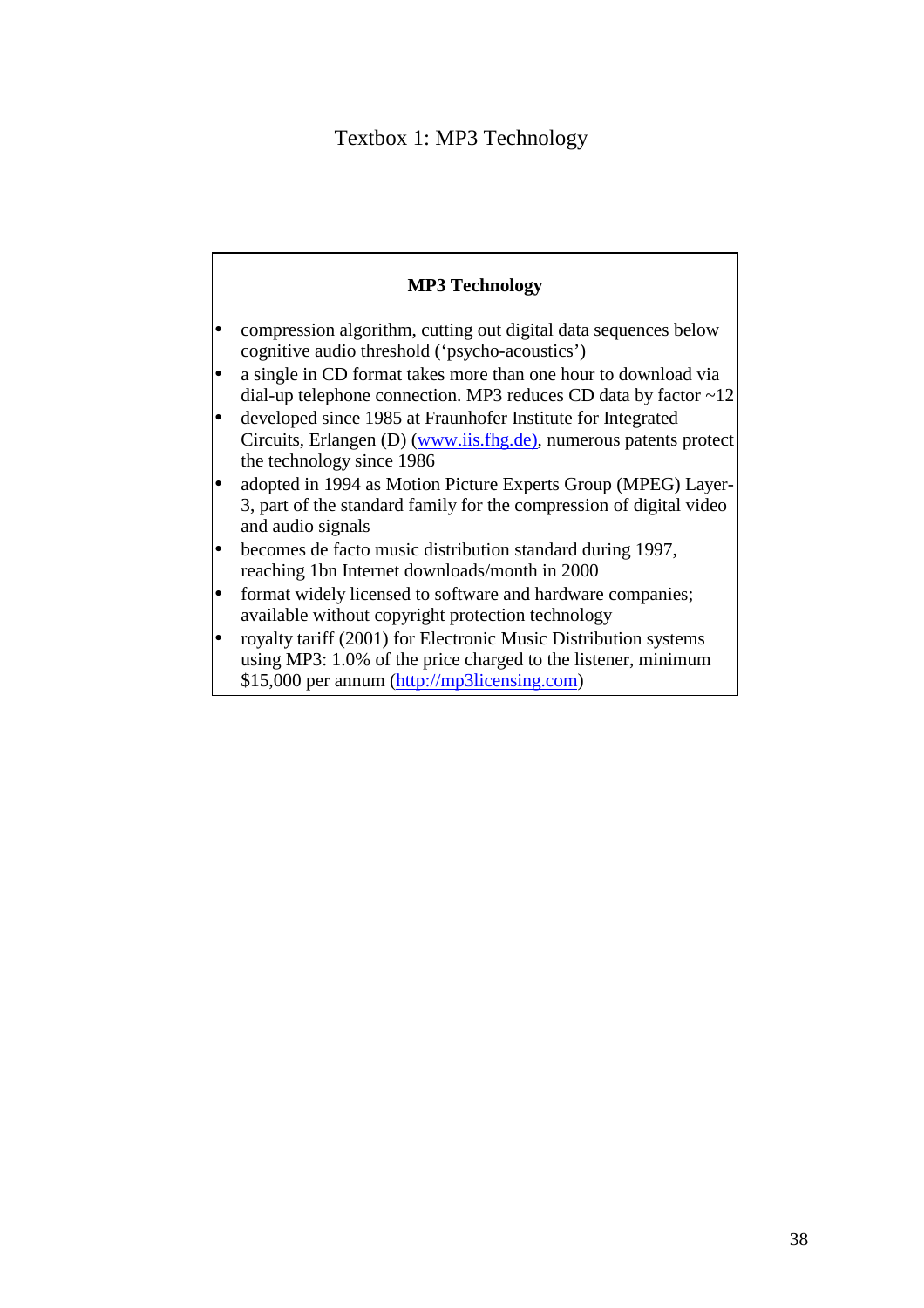## **Secure Digital Music Initiative (SDMI)**

- Forum set up in December 1998 by record companies, technology start-ups (developing copyright protection & management technologies), consumer electronics companies, PC manufacturers (more than 150 companies) with the brief to 'protect copyrighted music in all existing and emerging digital formats and through all delivery channels' (www.sdmi.org).
- Executive director: Leonardo Chiariglione, convenor of the MPEG compression technology standard family
- Technological components:
	- compression/decompression algorithms, such as MP3, or Windows Media Audio
	- encryption/decryption technology
	- Digital Rights Management: verifies download, creates record, may operate royalty system (Liquid Audio, Windows Media Audio, Intertrust)
	- Player software: Realplayer, Winamp, Microsoft Mediaplayer, QuickTime
- Early proposal: SDMI as closed music distribution system, SDMI compatible players unable to play MP3 files
- Later: Interoperability is key
	- any SDMI compatible player can play any SDMI compatible compression, encryption and rights management format
	- Protected music will be digitally 'watermarked'; SDMI compliant players will than automatically limit when and how the consumer is allowed to play the music, e.g. track downloads and allow no more than 4 copies
- Problems: Watermarking technology can be broken Since compliance is voluntary, non-compliant player will be on the market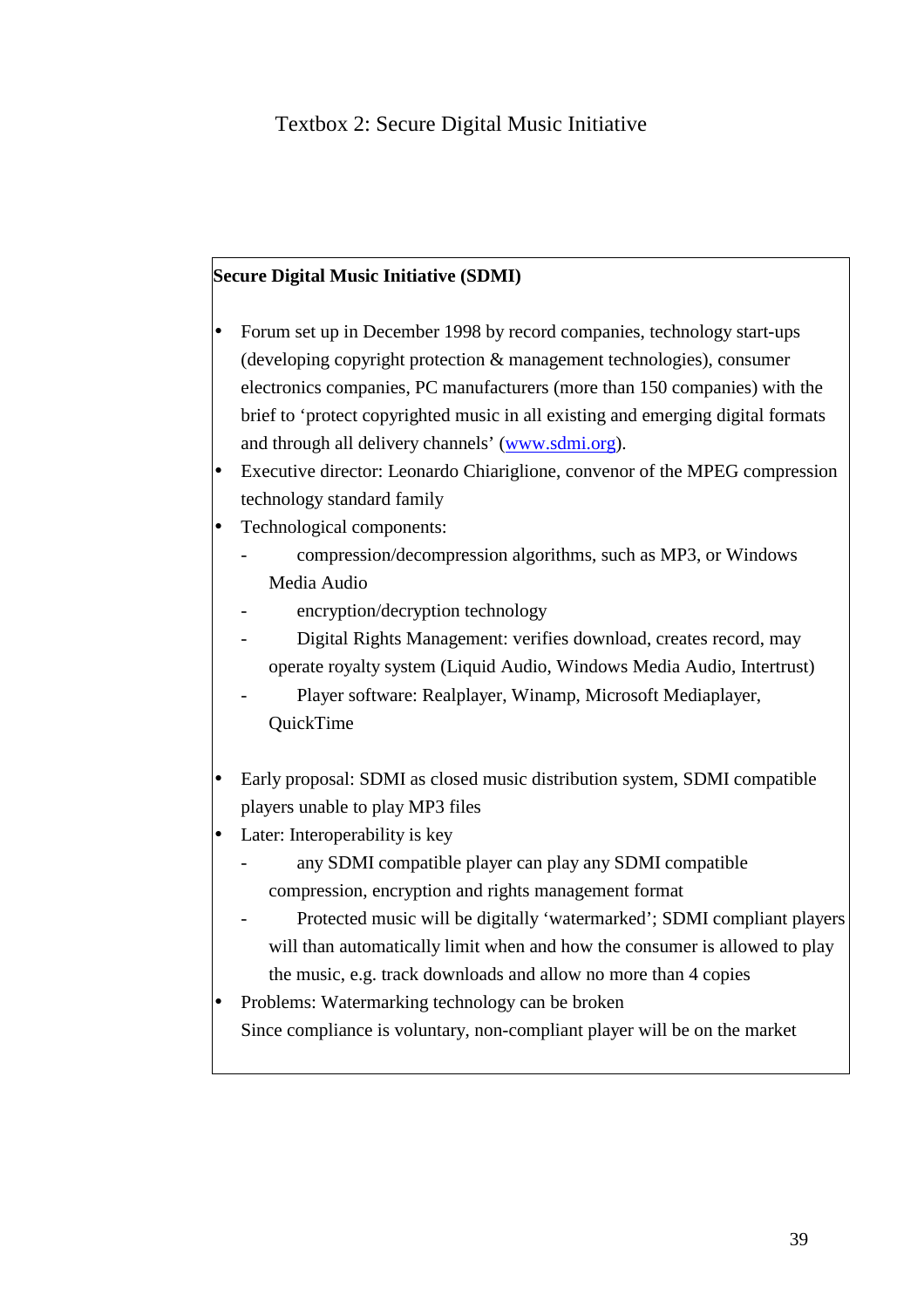# Textbox 3: Piracy

# **Piracy** Three categories of 'piracy' can be distinguished (cf. Marshall, 2000): • Counter-feiting (a straight copy of a release, including artwork, that appears to be the original) • Pirate recording (the unauthorised duplication and distribution of only the sounds of a release, for example in the MP3 format) • Boot-legging (the unauthorised recording and commercial release of performances)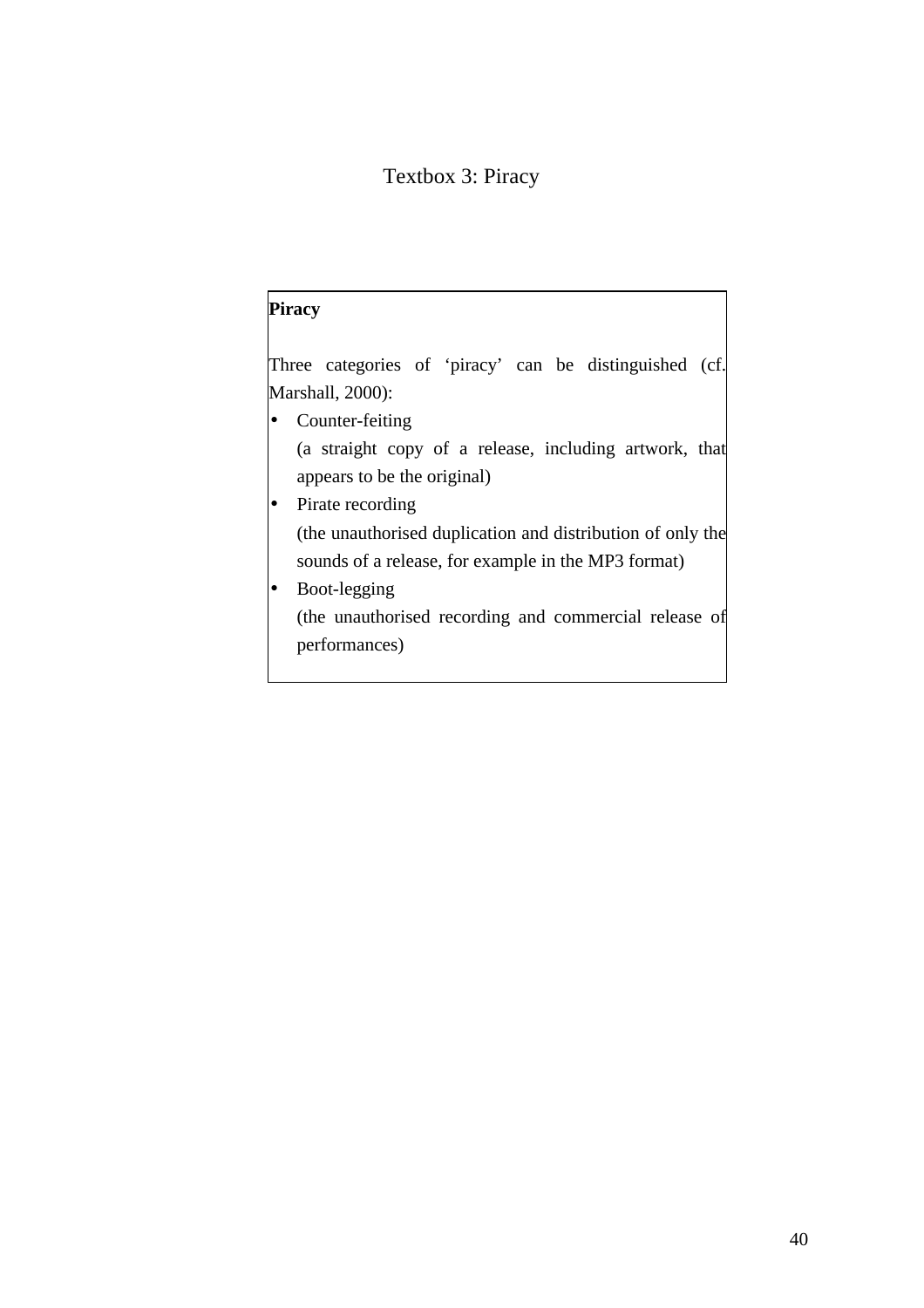Figure 1: Global market share, record companies, end 1998



Source: Music Business International (MBI 2000)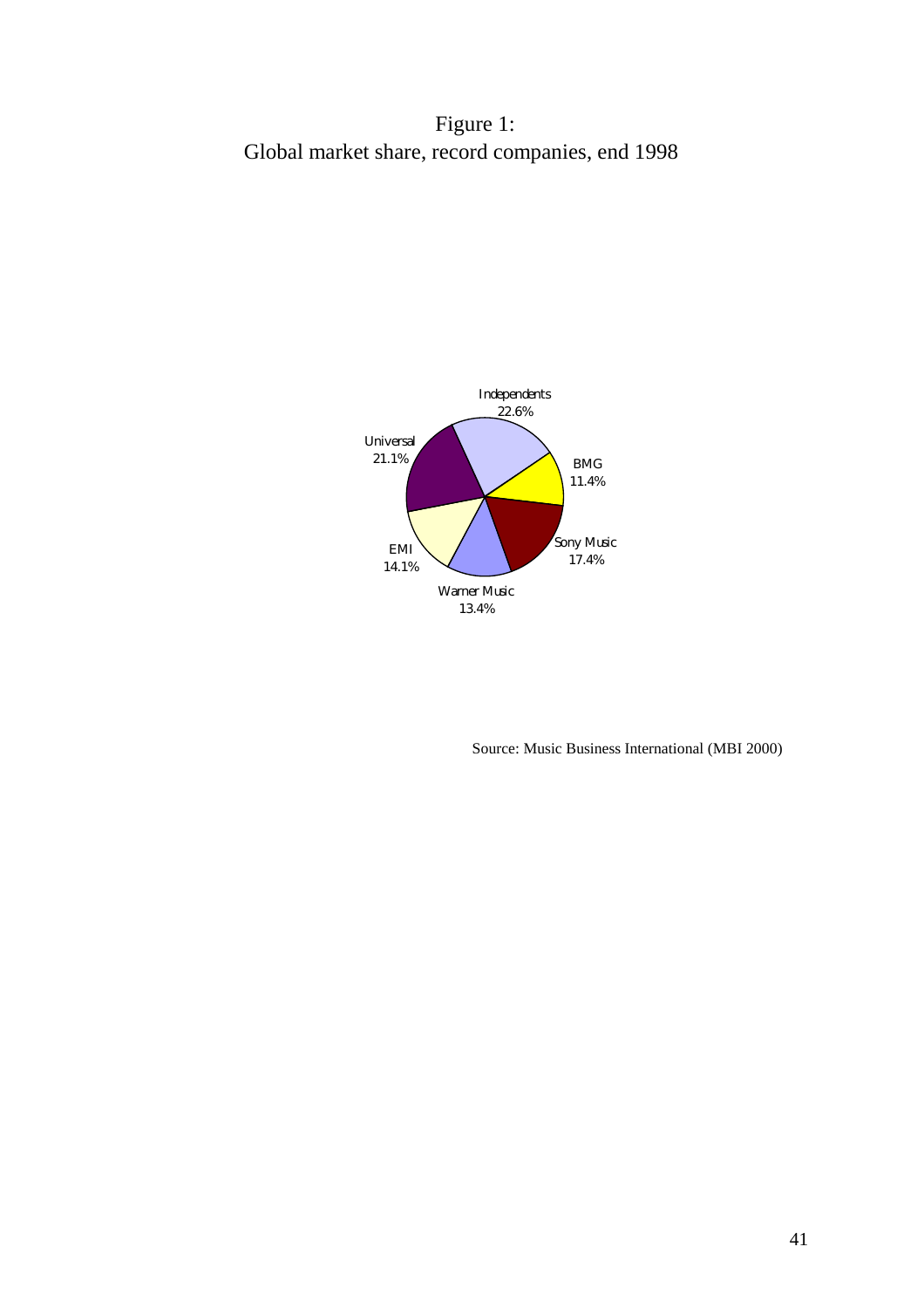# Figure 2: Future Scenarios



 *George Michael Klimis*